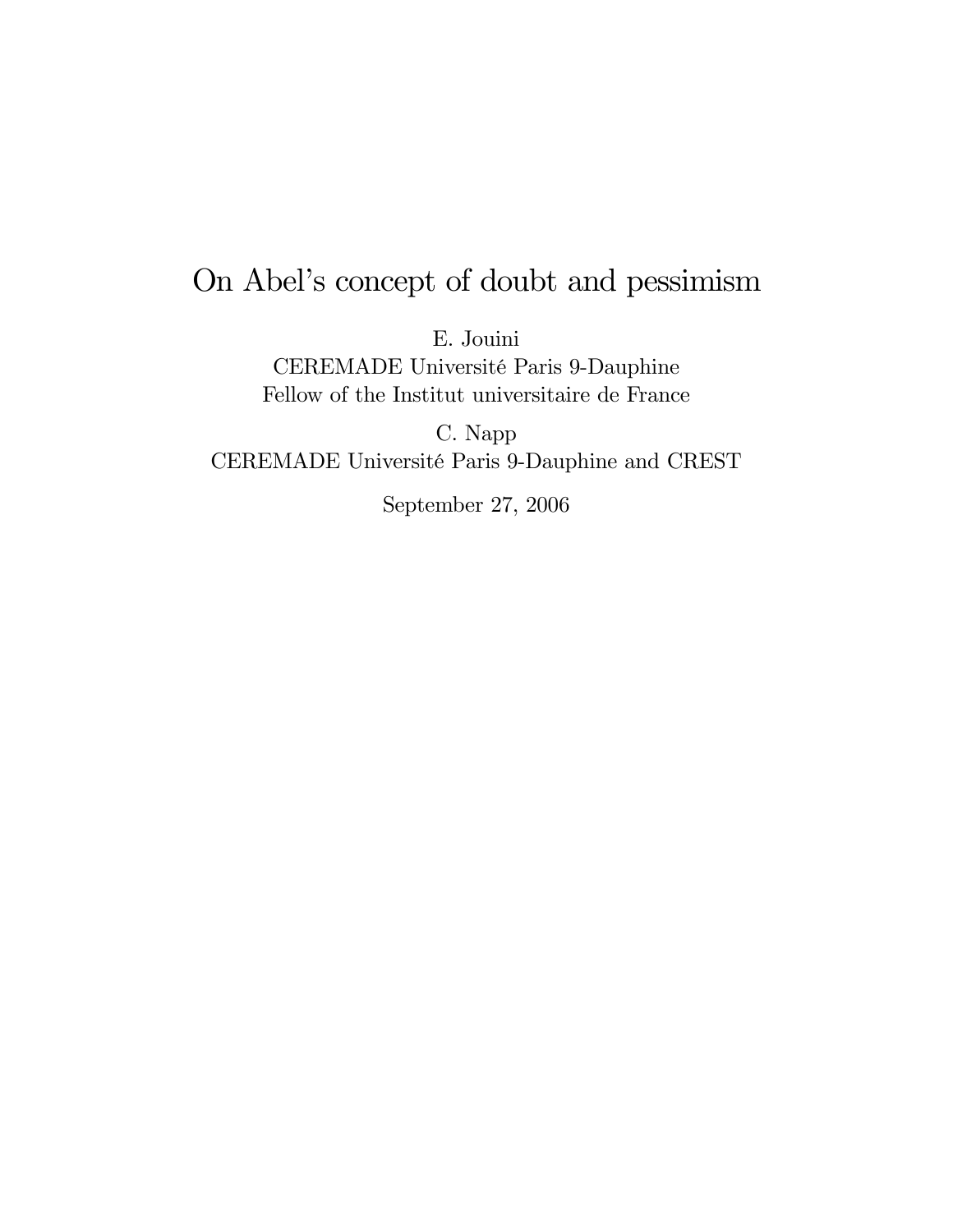#### Abstract

In this paper, we characterize subjective probability beliefs leading to a higher equilibrium market price of risk. We establish that Abel's result on the impact of doubt on the risk premium is not correct (see Abel, A., 2002. An exploration of the effects of pessimism and doubt on asset returns. Journal of Economic Dynamics and Control, 26, 1075-1092). We introduce, on the set of subjective probability beliefs, market-price-of-risk dominance concepts and we relate them to well known dominance concepts used for comparative statics in portfolio choice analysis. In particular, the necessary Örst order conditions on subjective probability beliefs in order to increase the market price of risk for all nondecreasing utility functions appear as equivalent to the monotone likelihood ratio property.

Keywords : pessimism, optimism, doubt, stochastic dominance, risk premium, market price of risk, riskiness, portfolio dominance, monotone likelihood ratio.

JEL numbers : D81, G11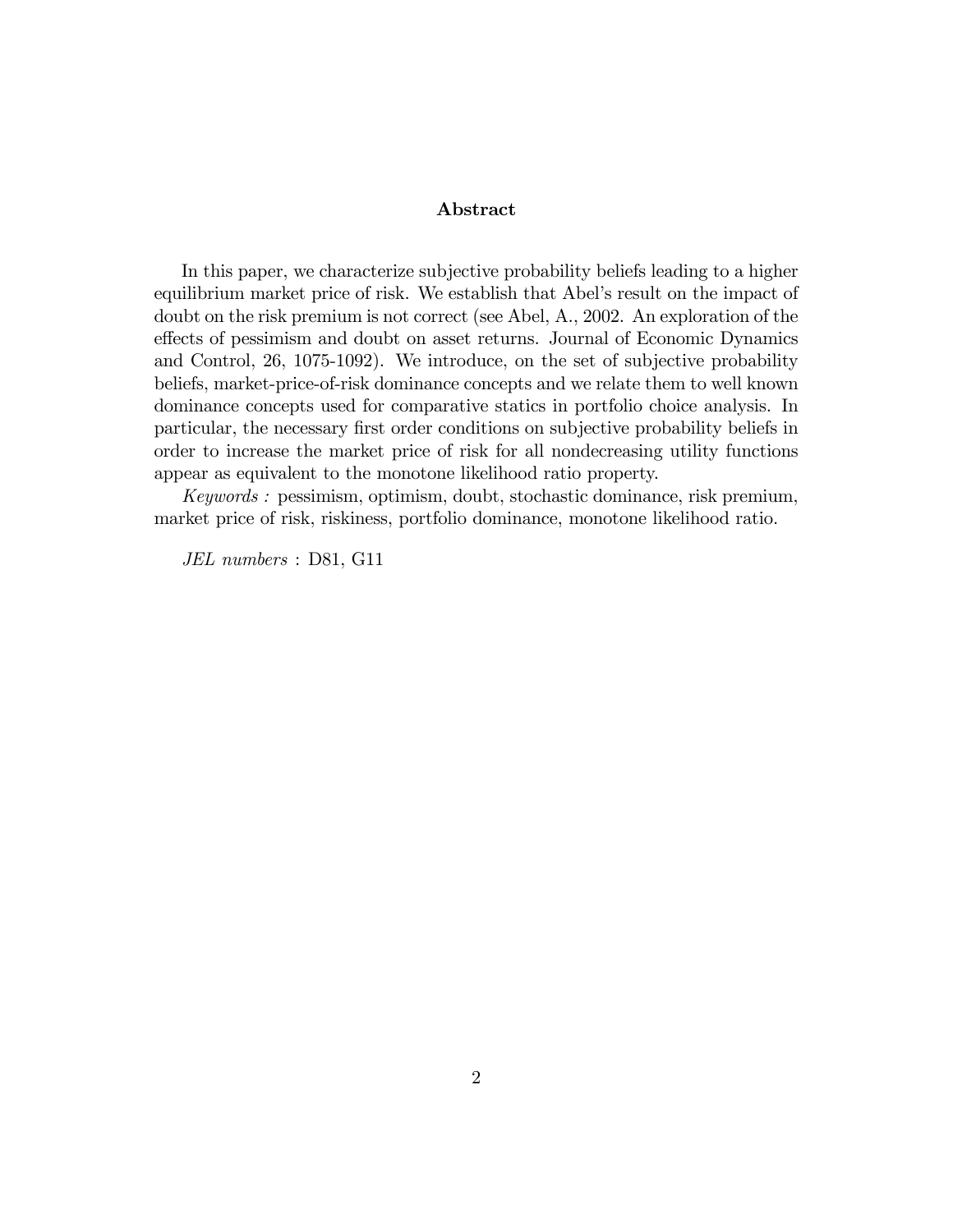# 1. Introduction

We start from an equilibrium model in which the (representative) agent is endowed with a subjective probability  $Q$  different from the initial probability  $P$ . We want to measure the impact of this subjective probability on the equilibrium market price of risk. In particular, in relation with the Equity premium puzzle<sup>1</sup>, we are interested in the characterization of the set of subjective probabilities leading to an increase of the market price of risk for all utility functions in a given class.

Starting from the empirical findings<sup>2</sup> of Cecchetti et al.  $(2000)$ , Abel  $(2002)$  has considered a closely related problem. He defines pessimism (resp.doubt) as a First Stochastic Dominance shift (resp. mean preserving spread) of the representative agent's subjective distribution of aggregate consumption. In order to analyze the impact of pessimism on the equilibrium risk premium, Abel (2002) introduces the stronger notion of uniform pessimism<sup>3</sup> and proves, for a representative agent endowed with a power utility function, that uniform pessimism is a sufficient condition for an increase of the equilibrium risk premium. He also proves for power utility functions and using Taylor series expansions that doubt increases the equilibrium risk premium. However this result is wrong as shown on a simple couterexample provided in Section 4.

Our aim is to characterize subjective beliefs leading to a higher equilibrium market price of risk for large classes of utility functions. More precisely, according to which class of utility functions we consider, we define the market-price-of-risk dominance of the Örst-order (for all nondecreasing utility functions) and of the second-order (for all nondecreasing and concave utility functions).

In fact, changes in beliefs (probabilities) can be interpreted in terms of changes in risk (random variables) explored among others by Rothschild and Stiglitz (1970 a. and b.), Meyer and Ormiston (1983), Landsberger and Meilijson (1990, 1993), Hadar and Seo (1990), Ormiston and Schlee (1993), Gollier (1995), Gollier and Schlesinger (2002).

We show that our first-order (resp. second-order) market-price-of-risk dominance is equivalent, when restated in terms of random variables, to the monotone likelihood ratio dominance (resp. portfolio dominance) studied by Landsberger

<sup>1</sup>See Mehra and Prescott (1985) or Kocherlakota (1996) for a survey.

<sup>2</sup>The authors prove that a model in which consumers exhibit pessimistic beliefs can better match sample moments of asset returns than can a rational expectations model. See also the empirical study in Giordani and Söderlind (2003), where the authors provide evidence of pessimism in investors forecasts.

<sup>&</sup>lt;sup>3</sup>defined by  $Q(X \le t) = P(X \le e^{\Delta}t)$  for some  $\Delta > 0$ .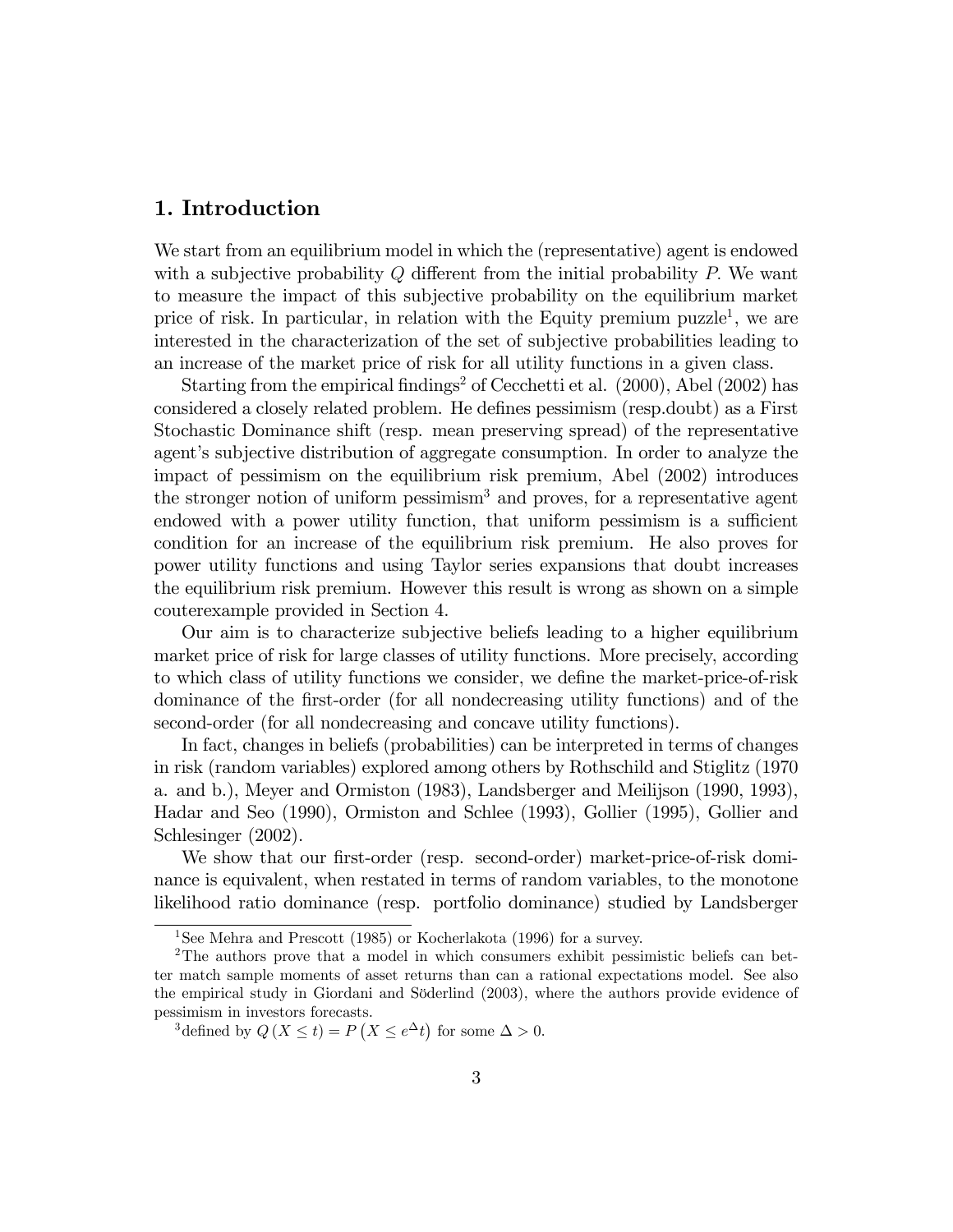and Meilijson (1990, 1993) and Gollier (1997).

We use these characterizations to provide examples of first-order and secondorder market-price-of-risk dominance. In particular, we explore the case where the total wealth is normally or log-normally distributed.

# 2. Market-price-of-risk dominance

Let  $(\Omega, \mathcal{F}, P)$  be a given probability space. We consider a standard 2 dates Lucasfruit tree economy, except that we allow the representative agent to have a subjective belief/opinion. The representative agent solves a standard utility maximization problem. He has a current income at date  $t = 0, 1$  denoted by  $(e_0, e)$ and a von Neumann-Morgenstern utility function for consumption of the form  $u_0(c_0) + E^Q[u(c)]$ , where Q is a probability measure absolutely continuous with respect to P which corresponds to the subjective belief of the agent. Throughout the paper  $e$  is assumed to be nonnegative. If we denote by  $M$  the nonnegative density of  $Q$  with respect to  $P$ , then the utility function can be rewritten as  $u_0(c_0) + E^P[Mu(c)]$ . We suppose that the economy is in equilibrium, i.e. that there exists a nonnegative, nonzero and uniformly bounded price  $\gamma$ q such that the optimal consumption plan for the representative agent (under his budget constraint) coincides with the aggregate wealth of the economy, i.e.  $e = \arg \max_{E^P[(c_0 - e_0) + q(c - e)] \leq 0} \{u_0(c_0) + E^P[Mu(c)]\}.$  Such an equilibrium, when it exists, can be characterized by the first order necessary conditions for individual optimality. When the equilibrium is interior, these conditions are given by  $M u'(e) = u'_0(e_0)q.$ 

It is easy to obtain, as in the classical setting, the CCAPM formula. We suppose the existence of a riskless asset with price process  $S^0$  such that  $S_0^0 = 1$  and  $S_1^0 = (1 + r^f)$  for some risk free rate  $r^f$ . We consider a risky asset with positive price process  $S$  and associated rate of return between date 0 and 1 denoted by  $R \equiv \frac{S_1}{S_0}$  $\frac{S_1}{S_0}$  – 1. In such a context, since qS is a P-martingale, we obtain

$$
E^{P}[R] - r^{f} = -cov^{P}\left[\frac{q}{E^{P}[q]}, R\right]
$$
\n(2.1)

or equivalently

$$
E^{P}[R] - r^{f} = -cov^{P}\left[\frac{Mu'(e)}{E^{P}[Mu'(e)]}, R\right].
$$
 (2.2)

<sup>4</sup>Prices are in terms of date-0 consumption units.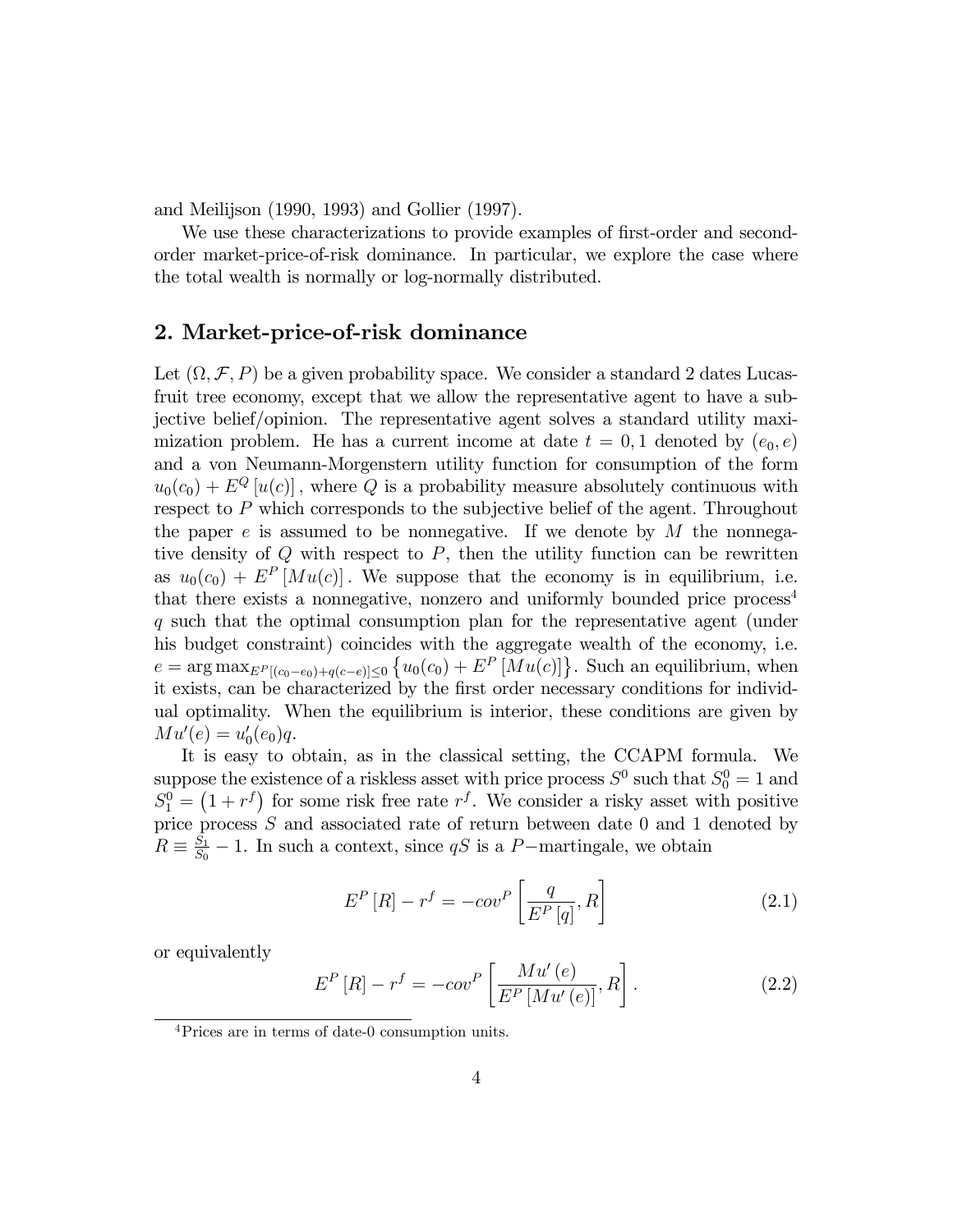The formula for the risk premium in the standard setting is given by

$$
E^{P}[R] - r^{f} = -cov^{P}\left[\frac{u'(e)}{E^{P}[u'(e)]}, R\right].
$$

Note that the quantity  $-cov^P\left[\frac{Mu'(e)}{E^P[Mu'(e)]},R\right]$  that corresponds to the risk premium in the subjective beliefs setting is not equal to  $-cov^Q\left[\frac{u'(e)}{E^Q[u'(e)]},R\right]$  which would correspond to the subjective risk premium  $E^{Q}[R] - r^{f}$ . Indeed, our aim is to compare the risk premia from the econometrician point of view, i.e. under the same "objective" probability  $P$ . The risk premia we consider correspond then to average realized risk premia and not to ex-ante subjectively expected ones.

In order to analyze the impact of the subjective belief on the value of the risk premium, we must take into account the fact that the possible returns R obtained in equilibrium are not the same in both settings. What exactly is to be compared ?

We consider an asset, whose terminal payoff at date  $1$  is given by the aggregate wealth e: Notice that such an asset exists by market completeness, but obviously does not have the same price and return in both settings. However, the "risk level" of such an asset<sup>5</sup> is modified in the same proportions as the returns. We propose to compare the market price of risk (i.e., the ratio between the risk premium and the "level of risk") in both settings, which leads us to compare  $-cov^P\left[\frac{u'(e)}{E^P[u'(e)]},e\right]$ with  $-cov^P\left[\frac{M u'(e)}{E^P[M u'(e)]}, e\right]$ . Hence, the subjective belief setting leads to a higher market price of risk if and only if

$$
\frac{E^{Q}[u'(e)e]}{E^{Q}[u'(e)]} \le \frac{E^{P}[u'(e)e]}{E^{P}[u'(e)]}.
$$
\n(2.3)

We wish to characterize the set of such probabilities. Note that the probability measures for which the market price of risk increases are those for which the equilibrium relative price (of  $e$ ) decreases and they are also those for which the equilibrium risk premium in the sense of Abel (2002) increases.

Indeed, in the standard model, the equilibrium price  $p^{P}(e)$  for e is given by  $E^{P} [qe] = E^{P} [u'(e) e] / u'_{0}(e_{0})$  and the price  $p^{P} (1)$  for a riskless asset whose payoff is always 1 is given by  $E_{\perp}^P[q] = E^P[u'(e)]/u'_0(e_0)$ , hence the equilibrium relative price  $rp^P(e)$  is given by  $\frac{E^P[u'(e)e]}{E^P[u'(e)]}$ , which is then to be compared to the equilibrium relative price in the subjective beliefs setting  $rp^{Q}(e) = \frac{E^{Q}[u'(e)e]}{E^{Q}[u'(e)]}$ . Besides, in Abel

<sup>5</sup>Measured either by the standard deviation or by a market (resp. consumption) beta.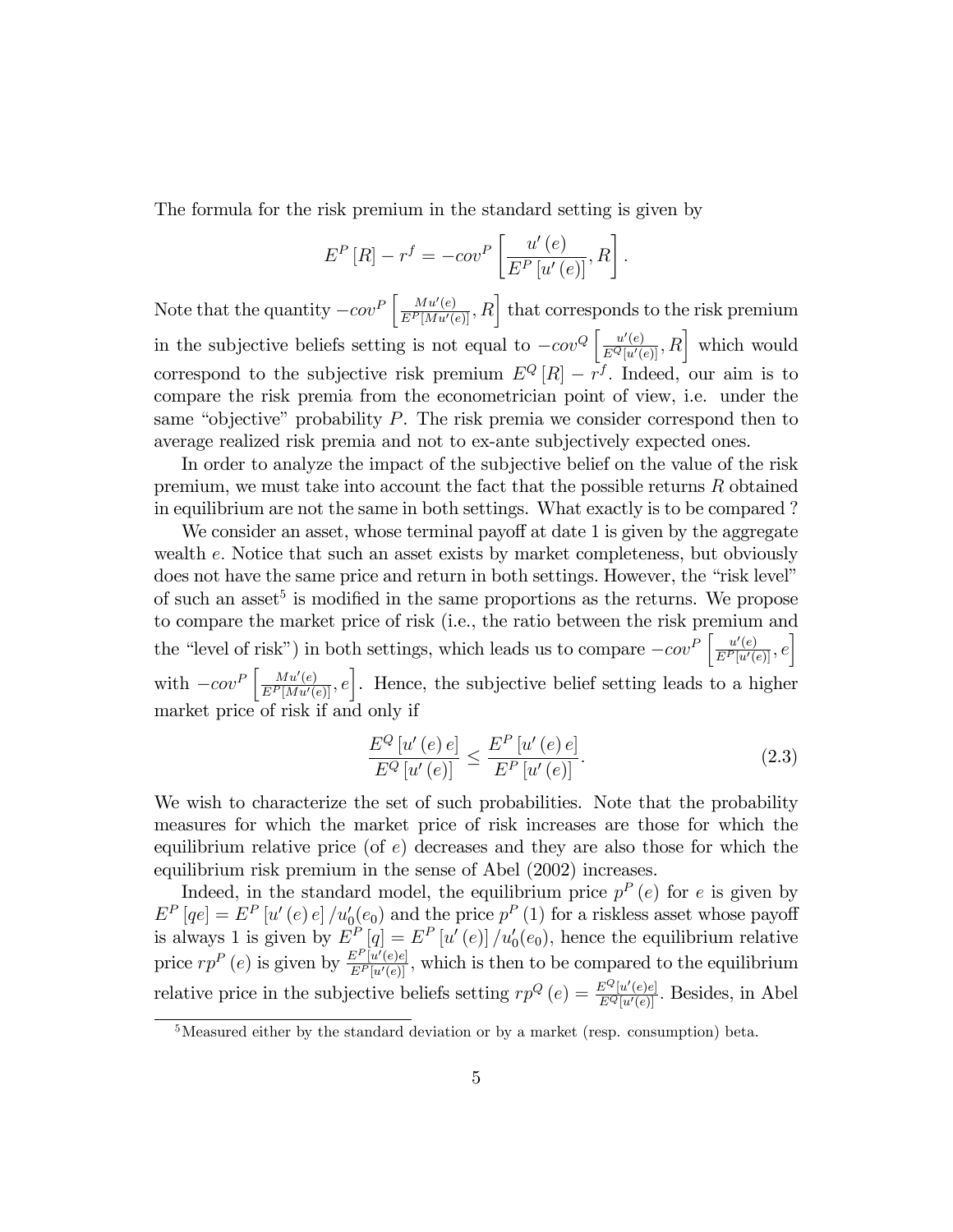$(2002)$ , the risk premium is defined as the ratio between the expected return of the considered asset and the riskfree return, i.e.

$$
\frac{E^{P}\left[R+1\right]}{1+r^{f}}=\frac{E^{P}\left[\frac{e}{p^{P}\left(e\right)}\right]}{1+r^{f}}=E^{P}\left[e\right]\frac{1/\left(1+r^{f}\right)}{p^{P}\left(e\right)}=\frac{E^{P}\left[e\right]}{rp^{P}\left(e\right)},
$$

so that the equilibrium risk premium in the subjective beliefs setting is higher than in the standard setting if and only if (2:3).

We introduce the following definitions. We shall consider the sets  $\mathcal{U}_1$  of all continuous nondecreasing functions u on  $\mathbb{R}^*_{\frac{1}{k}}$  such that  $\limsup_{x\to\infty}u'(x)<\infty$  and  $\mathcal{U}_2$  of all continuous nondecreasing concave<sup>6</sup> functions u on  $\mathbb{R}^*_+$ .

**Definition 2.1.** Let e be a nonnegative random variable on  $\Omega$  and let F be the sigma-algebra generated by e. Let  $Q_1$  and  $Q_2$  denote two probability measures on  $(Q, F)$  such that  $E^{Q_i}[e] < \infty$ ,  $i = 1, 2$ . We say that  $Q_1$  dominates  $Q_2$  - with respect to e - in the sense of the market price of risk of order i  $(Q_1 \succcurlyeq_{MPR_i} Q_2)$  when for all utility functions u in  $\mathcal{U}_i$ ,  $E^{Q_1}[u'(e) e] E^{Q_2}[u'(e)] \leq E^{Q_2}[u'(e) e] E^{Q_1}[u'(e)]$ .

Note that we do not refer anymore to an objective probability in this definition. However it suffices to consider any probability measure  $P$  such that  $Q_1$  and  $Q_2$  are absolutely continuous with respect to P to recover the interpretation of  $\frac{E^{Q_1}[u'(e)e]}{E^{Q_1}[u'(e)]}$  (resp.  $\frac{E^{Q_2}[u'(e)e]}{E^{Q_2}[u'(e)]}$ ) as the equilibrium relative price of e in a market where the representative agent subjective belief is given by  $Q_1$  (resp. by  $Q_2$ ). Such a probability P can be, for instance, any positive combination of  $Q_1$  and  $Q_2$ .

Remark also that for u in  $\mathcal{U}_i$  such that  $Q_i(u'(e) \neq 0) \neq 0, i = 1, 2$  we have  $\limsup_{x\to\infty} u'(x) < \infty$  and since e is integrable,  $\frac{E^{Q_i}[u'(e)e_{1_e\geq x}]}{E^{Q_i}[u'(e)1_{e>x}]}$  $\frac{E^{Q_i}[u(e) \epsilon_i e_i x_j]}{E^{Q_i}[u'(e) \epsilon_i x_j]}$  is well defined for x sufficiently large. Furthermore this quantity decreases when x goes to zero. Hence  $\frac{E^{Q_i}[u'(e)e]}{E^{Q_i}[u'(e)]}$  is well defined at least as the limit of  $\frac{E^{Q_i}[u'(e)e_{1_e\geq x}]}{E^{Q_i}[u'(e)]_{e>x}}$  $\frac{E^{Q_i}[u(e)e]_e\geq x]}{E^{Q_i}[u'(e)1_{e\geq x}]}$  when x goes to zero.

Sections 3 and 4 are respectively devoted to first-order and second-order marketprice-of-risk dominance.

## 3. First-order market-price-of-risk dominance

We first show with a counter-example that Abel's concept of pessimism defined through First Stochastic Dominance is not sufficient to ensure  $MPR<sub>1</sub>$  dominance.

<sup>&</sup>lt;sup>6</sup>Note that all functions in  $U_1$  are almost everywhere differentiable and all functions in  $U_2$ are almost everywhere twice differentiable.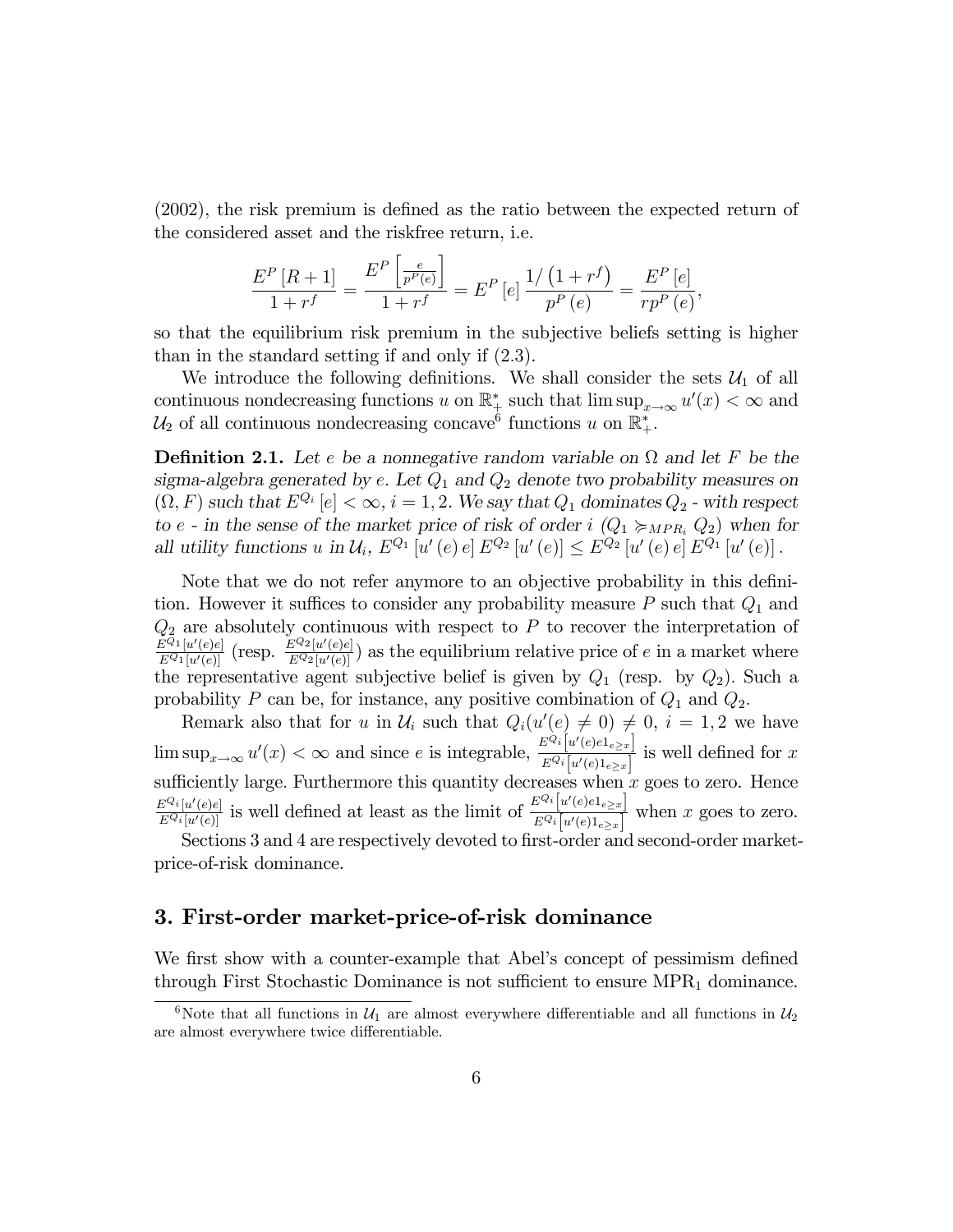We then prove the equivalence between  $MPR<sub>1</sub>$  dominance and Monotone Likelihood Ratio dominance, introduced by Landsberger and Meilijson (1990) and finally use this characterization to provide examples and interpret the  $MPR<sub>1</sub>$  dominance.

Abel (2002) uses the term pessimism to mean that the representative agent's subjective distribution of aggregate consumption is first-order stochastically dominated by the objective distribution. It has long been shown in the literature that the standard stochastic orders are not sufficient in portfolio settings; in particular, a first stochastic dominance improvement of the returns of the risky asset needs not generate a higher demand for it (see e.g. Fishburn and Porter, 1976 or Hadar and Seo, 1990). As a consequence, it is intuititive that a FSD shift, as in Abel (2002), should not necessarily reduce the equilibrium relative price of the risky asset. We show it on the following simple example.

Suppose that  $e \sim \mathcal{U}_{[1;3]}$  and that the density of Q with respect to P is given by  $f(e)$  where

$$
f(x) = \begin{cases} x & \text{on } [1;2[\\ x-2 & \text{on } [2;3] \end{cases}.
$$

It is easy to see on Figure 1 that  $P$  dominates  $Q$  in the sense of the first stochastic dominance. The probability measure Q is then pessimistic in the sense of Abel (2002).

If the representative agent utility function is such that  $u'(x) = 1_{x \leq 2}$ , we can easily check that  $cov^{P_u}(e, f(e)) > 0$  where  $P_u$  has a density  $\frac{u'(e)}{E^P[u'(e)]}$  with respect to P. Indeed,  $P_u$  does not charge [2; 3] and  $f(e)$  increases with e under  $P_u$ . Now, since  $\left(\frac{E^Q[u'(e)e]}{E^Q[u'(e)]}\right)$  –  $\frac{E^P[u'(e)e]}{E^P[u'(e)]} = \frac{E^P[u'(e)]}{E^Q[u'(e)]} cov^{P_u}(e, f(e)),$  this leads to a decrease of the equilibrium risk premium.

As it can be seen in Figure 2.,  $Q$  is "pessimistic" with respect to  $P$  but "optimistic" with respect to  $P_u$  (since it is almost surely increasing under  $P_u$ ) and this is the reason why we obtain a decrease of the equilibrium risk premium.

One could argue that this representative agent's utility function is too specific since it is not strictly increasing nor strictly concave and that  $P_u$  is not equivalent to P. However, small perturbations of this function would lead to the same result. Furthermore, we can check that we would obtain the same result for well chosen power utility functions (e.g.  $u'(x) = x^{-6}$ ). Hence, even in the class of utility functions studied in Abel (2002), the concept of pessimism introduced therein is not sufficient to guarantee an increase of the equilibrium risk premium.

Notice that Abel  $(2002)$  does not claim that FSD is sufficient to ensure market-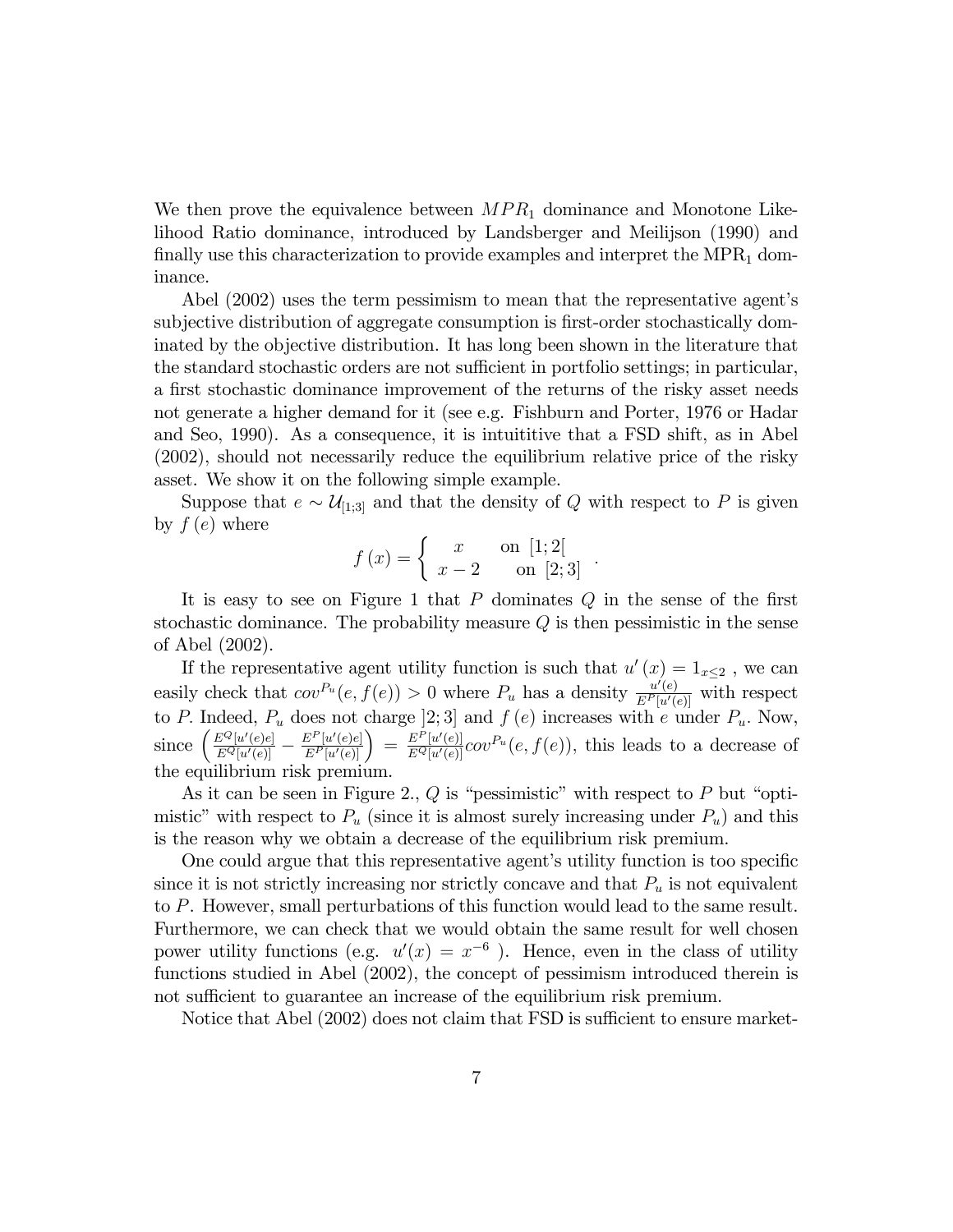price-of-risk dominance for power utility functions. He does not discuss this point; he introduces a stronger concept of pessimism, called uniform pessimism<sup>7</sup>, and proves that this stronger notion is sufficient.

The next Proposition characterizes the first-order market-price-of-risk dominance. We recall the definition of the monotone likelihood ratio order, widely used in the statistical literature and first introduced in the context of portfolio problems by Landsberger and Meilijson  $(1990)^8$ . A distribution G is said to dominate a distribution F in the sense of the MLR order  $(G \succcurlyeq_{MLR} F)$  if there exist numbers  $-\infty \le x_1 \le x_2 \le \infty$  and a nondecreasing function  $h : [x_1, x_2] \to [0, \infty]$ such that  $G(C) = 0$ ,  $\forall C < x_1$ ,  $F(D) = 1$ ,  $\forall D > x_2$ , and  $dG(x) = h(x) dF(x)$ on  $[x_1, x_2]$ .

**Proposition 3.1.** Let  $Q_1$  and  $Q_2$  denote two probability measures on  $(\Omega, F)$ and let  $F_1$  (resp.  $F_2$ ) denote the distribution of e under  $Q_1$  (resp.  $Q_2$ ). Then  $Q_1 \succcurlyeq_{MPR_1} Q_2$  if and only if  $F_2 \succcurlyeq_{MLR} F_1$ .

**Proof.** 1. Let us assume that  $Q_1$  and  $Q_2$  are equivalent and that  $Q_1 \succcurlyeq_{MPR_1} Q_2$ . We have then  $\frac{E^{Q_1}[u'(e)e]}{E^{Q_1}[u'(e)]} \leq$  $\frac{E^{Q_2}[u'(e)e]}{E^{Q_2}[u'(e)]}$  for any u in  $\mathcal{U}_1$ . Since F is generated by  $e$ ,  $\frac{dQ_2}{dQ_1}$ can be written in the form  $\frac{dQ_2}{dQ_1} = h(e)$ . Let us prove that the function h is nondecreasing, or more precisely that the random variable  $\varphi$  defined on  $(\mathbb{R}^2, \mathcal{B}(\mathbb{R}^2))$ by  $\varphi(x_1, x_2) = h(x_2) - h(x_1)$  is  $P_e \otimes P_e$  almost surely nonnegative on the open half plane  $\{(x_1, x_2), x_1 < x_2\}$ .

Let us assume on the contrary that there exist two Borel real sets  $A_1$  and  $A_2$  such that  $\frac{9}{5}A_1 \leq A_2$ ,  $P_e(A_i) \neq 0$ ,  $i = 1, 2$  and  $\varphi$  is  $P_e \otimes P_e$  almost surely negative on  $A_1 \times A_2$ . We can choose  $A_1$  and  $A_2$  such that  $h(A_1) \subset [a, a + \varepsilon]$  and  $h(A_2) \subset [b - \varepsilon, b]$  for some  $a > b$  and  $0 < \varepsilon < a - b$ .

We have then  $\frac{Q_2(e \in A_1)}{Q_1(e \in A_1)} = \frac{E^{Q_1} \left[ \frac{dQ_2}{dQ_1} 1_{e \in A_1} \right]}{Q_1(e \in A_1)}$  $\frac{\log_{1} \log_{1} \log_{2} \log_{10}(a)}{Q_1(e \in A_1)} \in [a, a + \varepsilon]$  and  $\frac{Q_2(e \in A_2)}{Q_1(e \in A_2)} \in [b - \varepsilon, b].$ Let  $\alpha > 0$  be given and let  $\theta = \frac{Q_1(A_1)}{Q_1(A_1) + \alpha Q_1}$  $\frac{Q_1(A_1)}{Q_1(A_1)+\alpha Q_1(A_2)}$ . We have

$$
\theta a + (1 - \theta)(b - \varepsilon) \le \theta \frac{Q_2(A_1)}{Q_1(A_1)} + (1 - \theta) \frac{Q_2(A_2)}{Q_1(A_2)} \le \theta (a + \varepsilon) + (1 - \theta)b
$$

<sup>7</sup>defined by  $Q(X \le t) = P(X \le e^{\Delta}t)$  for some  $\Delta > 0$ .

<sup>8</sup>More precisely, Landsberger and Meilijson (1990) showed that in the standard portfolio problem a MLR shift in the distribution of returns of the risky asset leads to an increase in demand for the risky asset for all agents with nonincreasing utilities.

<sup>&</sup>lt;sup>9</sup>For two real subsets  $A_1$  and  $A_2$ ,  $A_1 < A_2$  stands for  $\forall (a_1, a_2) \in A_1 \times A_2$ ,  $a_1 < a_2$ .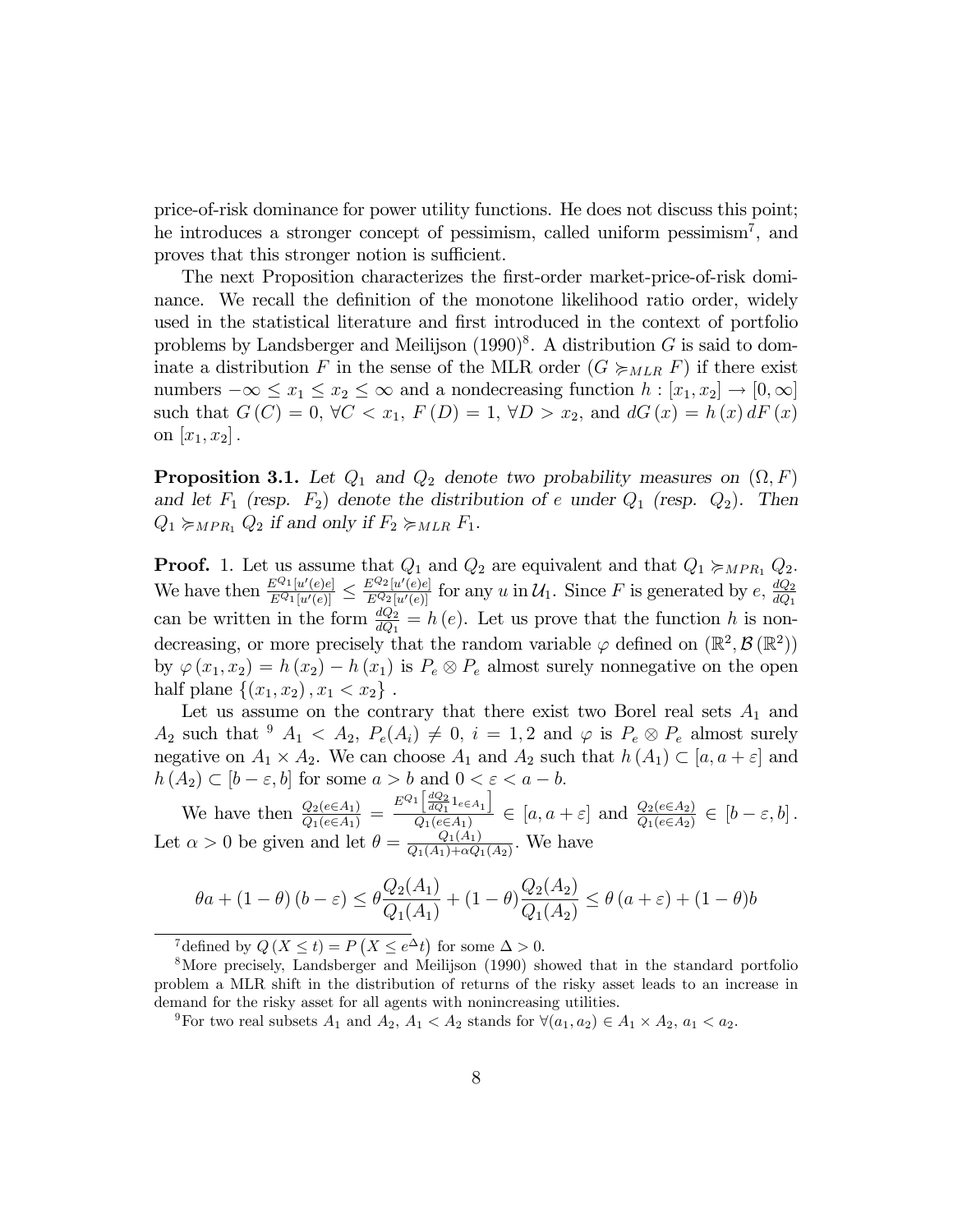and for  $\alpha \in \left(\frac{Q_1(A_1)}{Q_1(A_2)}\right)$  $Q_1(A_2)$  $\varepsilon$  $\frac{\varepsilon}{a-b}$ ,  $\frac{Q_1(A_1)}{Q_1(A_2)}$  $\frac{Q_1(A_1)}{Q_1(A_2)} \frac{a-b}{\varepsilon}$ ), we obtain  $\theta \frac{Q_2(A_1)}{Q_1(A_1)} + (1 - \theta) \frac{Q_2(A_2)}{Q_1(A_2)}$  $\frac{Q_2(A_2)}{Q_1(A_2)} \in (b, a)$ . It follows then that for such  $\alpha$ ,  $\frac{dQ_2}{dQ_1}$  is higher (resp. lower) than  $\frac{Q_2(A_1)+\alpha Q_2(A_2)}{Q_1(A_1)+\alpha Q_1(A_2)}$  on  $A_1$  $(r \exp A_2)$ .

Let  $\gamma$  denote some real number in [sup  $A_1$ , inf  $A_2$ ] and let the utility function u be defined by  $u'(x) = 1_{A_1} + \alpha 1_{A_2}$ . We have

$$
\frac{E^{Q_2}[eu'(e)]}{E^{Q_2}[u'(e)]} = \frac{E^{Q_2}[(e-\gamma)1_{A_1}] + \alpha E^{Q_2}[(e-\gamma)1_{A_2}]}{E^{Q_2}[1_{A_1}] + \alpha E^{Q_2}[1_{A_2}]} + \gamma
$$
  

$$
= \frac{E^{Q_1}[(e-\gamma)\frac{dQ_2}{dQ_1}1_{A_1}] + \alpha E^{Q_1}[(e-\gamma)\frac{dQ_2}{dQ_1}1_{A_2}]}{E^{Q_2}[1_{A_1}] + \alpha E^{Q_2}[1_{A_2}]} + \gamma.
$$

Now, since  $(e - \gamma) \leq 0$  and  $\frac{dQ_2}{dQ_1} > \frac{Q_2(A_1) + \alpha Q_2(A_2)}{Q_1(A_1) + \alpha Q_1(A_2)}$  $\frac{Q_2(A_1)+\alpha Q_2(A_2)}{Q_1(A_1)+\alpha Q_1(A_2)}$  on  $A_1$ , we have  $(e-\gamma)\frac{dQ_2}{dQ_1}$  $\frac{d\vec{Q}_1}{dQ_1}$   $\leq$  $(e - \gamma) \frac{Q_2(A_1) + \alpha Q_2(A_2)}{Q_1(A_1) + \alpha Q_1(A_2)}$  $\frac{Q_2(A_1)+\alpha Q_2(A_2)}{Q_1(A_1)+\alpha Q_1(A_2)}$  on  $A_1$ . Analogously we get that  $(e-\gamma)\frac{dQ_2}{dQ_1}$  $\frac{dQ_2}{dQ_1} \leq \frac{Q_2(A_1) + \alpha Q_2(A_2)}{Q_1(A_1) + \alpha Q_1(A_2)}$  $\frac{Q_2(A_1)+\alpha Q_2(A_2)}{Q_1(A_1)+\alpha Q_1(A_2)}(e-\gamma)$ on  $A_2$  and one of these inequalities is strict. Hence

$$
\frac{E^{Q_2}[eu'(e)]}{E^{Q_2}[u'(e)]} < \frac{Q_2(A_1) + \alpha Q_2(A_2)}{Q_1(A_1) + \alpha Q_1(A_2)} \frac{E^{Q_1}[(e - \gamma) 1_{A_1}] + \alpha E^{Q_1}[(e - \gamma) 1_{A_2}]}{E^{Q_2}[1_{A_1}] + \alpha E^{Q_2}[1_{A_2}]} + \gamma
$$
\n
$$
< \frac{E^{Q_1}[(e - \gamma) 1_{A_1}] + \alpha E^{Q_1}[(e - \gamma) 1_{A_2}]}{E^{Q_1}[1_{A_1}] + \alpha E^{Q_1}[1_{A_2}]} + \gamma
$$
\n
$$
< \frac{E^{Q_1}[eu'(e)]}{E^{Q_1}[u'(e)]}
$$

which contradicts the fact that  $Q_1 \succcurlyeq_{MPR_1} Q_2$ .

Conversely, 
$$
\frac{E^{Q_2}[u'(e)e]}{E^{Q_2}[u'(e)]} = \frac{E^{Q_1}\left[\frac{dQ_2}{dQ_1}u'(e)e\right]}{E^{Q_1}\left[\frac{dQ_2}{dQ_1}u'(e)\right]} = \frac{E^{Q_u}\left[\frac{dQ_2}{dQ_1}e\right]E^{Q_1}[u'(e)]}{E^{Q_1}\left[\frac{dQ_2}{dQ_1}u'(e)\right]}
$$
 where  $Q_u$  is defined

by a density with respect to  $Q_1$  equal (up to a constant) to  $u'(e)$ . Since  $\frac{dQ_2}{dQ_1}$  is nondecreasing in e, we have

$$
E^{Q_u} \left[ \frac{dQ_2}{dQ_1} e \right] \ge E^{Q_u} \left[ \frac{dQ_2}{dQ_1} \right] E^{Q_u} \left[ e \right]
$$

hence

$$
\frac{E^{Q_2}[u'(e)e]}{E^{Q_2}[u'(e)]} \geq \frac{E^{Q_u}\left[\frac{dQ_2}{dQ_1}\right]E^{Q_u}[e]E^{Q_1}[u'(e)]}{E^{Q_1}\left[\frac{dQ_2}{dQ_1}u'(e)\right]}
$$

$$
\geq \frac{E^{Q_1}[u'(e)e]}{E^{Q_1}[u'(e)]}.
$$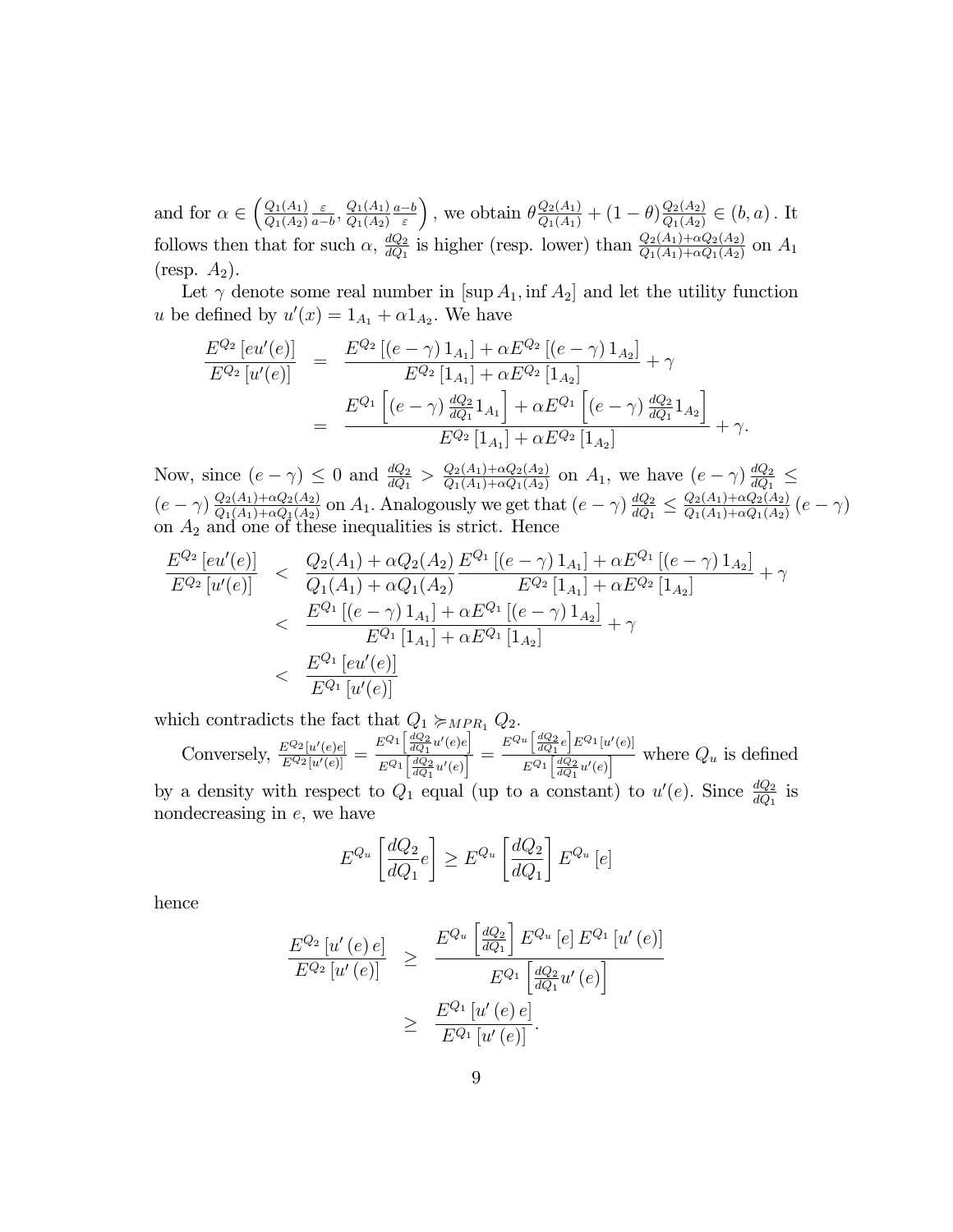2. Let us now consider the general case. We first prove that if  $Q_1 \succcurlyeq_{MPR_1} Q_2$ , subsets on which  $Q_1$  is zero correspond to values of  $e$  at the right-end of the real line. Let  $(A_i)_{i=1,2}$  be disjoint real subsets such that  $co(A_1) \cap co(A_2) = \emptyset$  and such that  $Q_1(e \in A_1) = 0$ . Let us define u such that  $u' = \alpha 1_{A_1} + 1_{A_2}$  with  $\alpha \ge 0$ . We have  $E^{Q_2}[u'(e) e] E^{Q_1}[u'(e)] - E^{Q_2}[u'(e)] E^{Q_1}[eu'(e)] \ge 0$  or equivalently

$$
\alpha \left( E^{Q_2} \left[ e_1_{e \in A_1} \right] Q_1 \left[ A_2 \right] - Q_2 \left[ A_1 \right] E^{Q_1} \left[ e_1_{e \in A_2} \right] \right) + E^{Q_2} \left[ e_1_{e \in A_2} \right] Q_1 \left[ A_2 \right] - Q_2 \left[ A_2 \right] E^{Q_1} \left[ e_1_{e \in A_2} \right] \ge 0
$$

for all  $\alpha \geq 0$ . If we assume  $Q_i(e \in A_j) \neq 0$  for  $i \neq j$ , we have  $\frac{E^{Q_2}[e_{1 e \in A_1}]}{Q_2[e \in A_1]}$  $\frac{1}{Q_2[e\in A_1]} \geq$  $\frac{E^{Q_1}[e_{1e\in A_2}]}{Q_1[e\in A_2]}$  which leads to  $A_2 < A_1$ .

Let us now define  $x_1 \equiv \inf \{x : Q_1(e > x) = 0\}$  and let  $A \subset (-\infty, x_1 - \varepsilon)$  for some  $\varepsilon > 0$  such that  $Q_1(e \in A) = 0$ . By construction,  $Q_1(e \in [x_1 - \varepsilon, x_1]) \neq 0$ . If we assume  $Q_2(e \in A) \neq 0$ , we have  $[x_1 - \varepsilon, x_1] < A$  and this is impossible. We have then  $Q_2(e \in A) = 0$ . Consequently, for all  $\varepsilon > 0$ ,  $Q_2|_{\{e \le x_1 - \varepsilon\}}$  is absolutely continuous with respect to  $Q_1|_{\{e \le x_1 - \varepsilon\}}$ , hence  $Q_2|_{\{e < x_1\}}$  is absolutely continuous with respect to  $Q_1|_{\{e < x_1\}}$ .

Symmetrically, if we define  $x'_2 = \sup \{x : Q_2(e < x) = 0\}$ , we obtain that  $Q_1|_{\{x_2' < e\}}$  is absolutely continuous with respect to  $Q_2|_{\{x_2' < e\}}$ .

If  $x_2' > x_1$ , we take  $x_2 = x_1$  and  $h = 0$  and we have  $-\infty \le x_2 \le x_1 \le \infty$ ,  $Q_2(e < x_2) = 0, Q_1(e > x_1) = 0, Q_2|_{\{x_2 \le e \le x_1\}}$  is absolutely continuous with  ${x_2 \leq e \leq x_1}$ respect to  $Q_1|_{\{x_2 \le e \le x_1\}}$  and  $\frac{dQ_2|_{\{x_2 \le e \le x_1\}}}{dQ_1|_{\{x_2 \le e \le x_1\}}} = h(e)$ .

If  $x_2' \leq x_1$ , we take  $x_2 = x_2'$  and  $Q_2|_{\{x_2 \leq e \leq x_1\}}$  and  $Q_1|_{\{x_2 \leq e \leq x_1\}}$  are equivalent. The same argument as in 1. gives us then the existence of a nondecreasing nonnegative function h such that  $\frac{dQ_2|_{\{x_2 \leq e \leq x_1\}}}{dQ_1|_{\{x_2 \leq e \leq x_1\}}} = h(e)$ .

If  $Q_1 (e = x_1) = 0$  (resp.  $\neq 0$ ) and  $Q_2 (e = x_1) = 0$  (resp.  $\neq 0$ ) then the previous reasoning can be extended to  $\{x_2 < e \leq x_1\}$ . If  $Q_1 (e = x_1) = 0$  and  $Q_2 (e = x_1) \neq 0$  then it suffices to take  $h (x_1) = \infty$ . Finally, it is easy to check that we can not have  $Q_1 (e = x_1) \neq 0$  and  $Q_2 (e = x_1) = 0$ . The point  $x_2$  is treated analogously.

In order to establish the converse implication, it suffices to prove, for  $A =$  $\{x_2 \le e \le x_1\}$ , that  $E^{Q_2}[u'(e) e_1_A] E^{Q_1}[u'(e) 1_A] - E^{Q_2}[u'(e) 1_A] E^{Q_1}[eu'(e) 1_A] \ge$ 0 for all u in  $\mathcal{U}_1$ . Remark that this quantity is not modified if we replace  $Q_1$ ,  $Q_2$ and  $u'(e)$  by  $Q_1|_{\{x_2 \le e \le x_1\}} Q_2|_{\{x_2 \le e \le x_1\}}$  and  $u'(e) 1_{\{x_2 \le e \le x_1\}}$ . The result is then a direct consequence of 1.  $\blacksquare$ 

<sup>&</sup>lt;sup>10</sup> If A is a given real subset, we denote by  $co(A)$  the convex hull of A.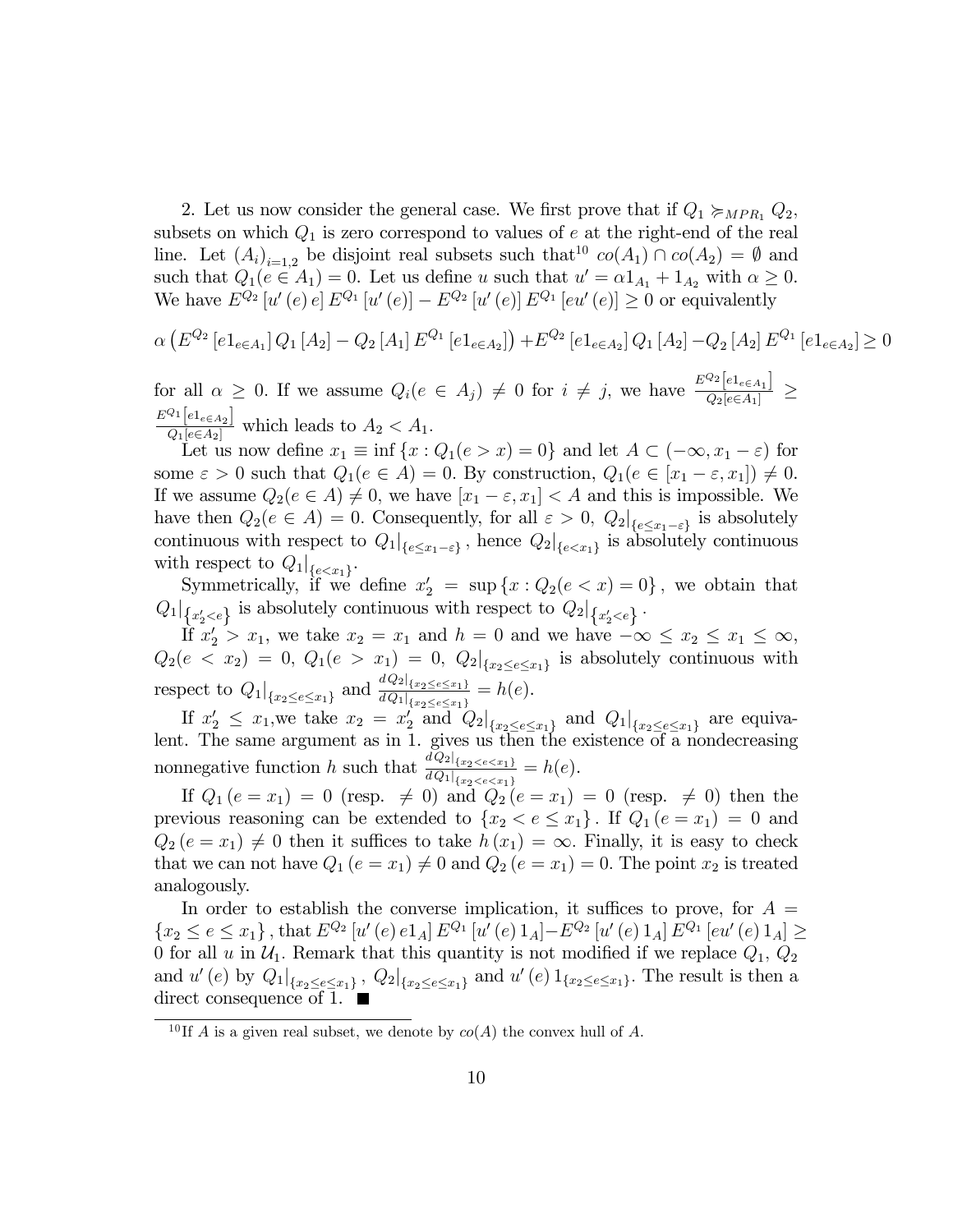In fact, if we interpret our result in terms of portfolio dominance, we have established that the MLR property is equivalent to the Örst order conditions for portfolio dominance for all agents with nondecreasing utility functions.

With the characterization obtained through Proposition 3.1, the MPR<sub>1</sub> order is now easily verifiable. If e has a normal distribution  $\mathcal{N}(\mu_1, \sigma_1)$  (resp.  $\mathcal{N}(\mu_2, \sigma_2)$ ) under  $Q_1$  (resp. under  $Q_2$ ) then  $Q_1 \succcurlyeq_{MPR_1} Q_2$  if and only if  $\sigma_1 = \sigma_2$  and  $\mu_1 \leq \mu_2$ . The lognormal case works similarly<sup>11</sup>.

The comonotonicity condition between  $\frac{dQ_2}{dQ_1}$  and e means that " $Q_1$  is more pessimistic than  $Q_2$ " in the sense that it puts more weight when aggregate wealth is low. An  $MPR_1$  shift in the subjective beliefs can then be interpreted as a pessimistic shift. In particular, in the case of normal distributions, an  $MPR_1$ shift in the beliefs corresponds to a lower subjective expected value for e with no modification of the risk level. This notion of pessimism is stronger than the one introduced in Abel (2002) since it is immediate and well known that if  $F_2 \succcurlyeq_{MLR}$  $F_1$ , then  $F_2 \succcurlyeq_{FSD} F_1$ .

## 4. Second-order market-price-of-risk dominance

Abel (2002) defines doubt as a mean preserving spread of the distribution of growth rates of aggregate consumption. As previously underlined, the common stochastic orders fail to rank demand in portfolio problems, hence it is intuitive that second-order stochastic dominance should not characterize marketprice-of-risk dominance of the second-order. Abel (2002) proves, for power utility functions, and using Taylor series expansions, that doubt reduces the average equity premium. In fact, this result is wrong<sup>12</sup> as easily seen on the following simple couterexample. Let us consider<sup>13</sup>  $\Omega = \{0.9; 1; 1.1; 2; 25; 48\}$  with  $P = (0; \frac{1}{2}; 0; 0; \frac{1}{2}; 0)$  and  $Q = (\frac{1}{4}; 0; \frac{1}{4}; \frac{1}{4})$  $\frac{1}{4}$ ; 0;  $\frac{1}{4}$ ). It is easy to see that Q is a mean preserving spread of P. If we consider the utility function  $u(x) = -\frac{1}{x}$  $\frac{1}{x}$ , we obtain  $\frac{E^P[u'(e)e]}{E^P[u'(e)]} = 1$ , 04 and  $\frac{E^Q[u'(e)e]}{E^Q[u'(e)]} = 1$ , 10 which means that the risk premium under

<sup>&</sup>lt;sup>11</sup>As underlined by Landsberger and Meilijson (1990), this order holds for exponential type families (exponential, geometric, Poisson, binomial with the same number of trials, Gamma with the same shape parameter).

 $12$ Abel's proof is based on second order Taylor expansions and provides an approximate estimation of the risk premia. Focusing on the two first moments is more or less equivalent to restricting ones attention to normal distributions for which all mean-preserving dominance concept coincide with a variance ranking.

<sup>&</sup>lt;sup>13</sup>The states of the world are indexed by the values taken by  $e$ .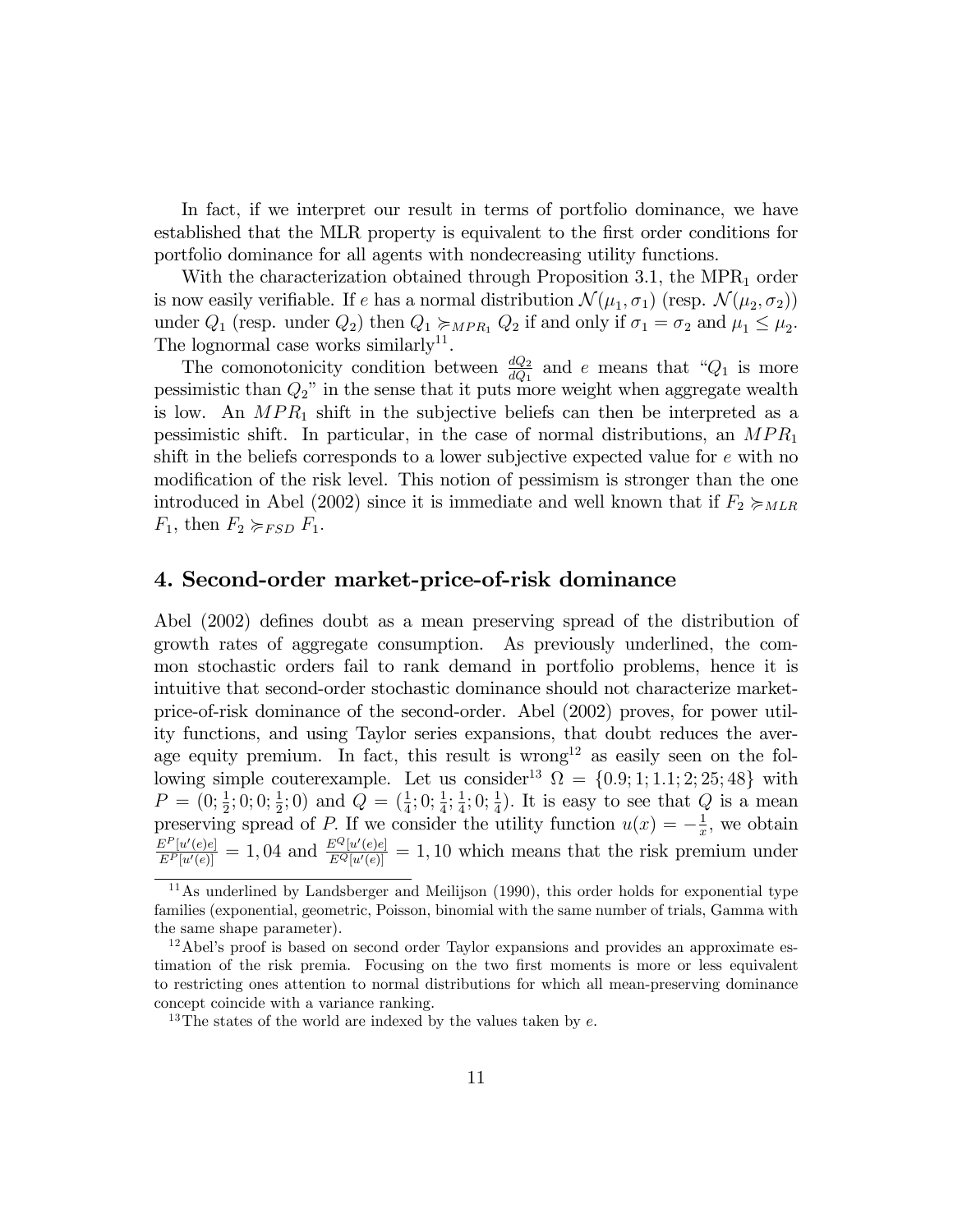$Q$  is lower than under  $P$ .

Our aim is to characterize second order market-price-of-risk dominance. With the same notations as in the previous section<sup>14</sup>, let  $X_1 \sim F_1$  and  $X_2 \sim F_2$ . Then, second-order market-price-of-risk dominance, which is given by  $\frac{E^{Q_2}[u'(e)e]}{E^{Q_2}[u'(e)]} \le$  $\frac{E^{Q_1}[u'(e)e]}{E^{Q_1}[u'(e)]}$  for all nondecreasing and concave utility functions u is equivalent to

$$
\frac{E[u'(X_2)X_2]}{E[u'(X_2)]} \le \frac{E[u'(X_1)X_1]}{E[u'(X_1)]}
$$

or equivalently

$$
E[u'(X_1)(X_1 - \rho)] = 0 \Rightarrow E[u'(X_2)(X_2 - \rho)] \le 0 \,\forall \rho.
$$

As shown by Gollier (1997, Condition (6)), this last condition characterizes Portfolio Dominance, a concept introduced in the context of portfolio problems<sup>15</sup> by Landsberger and Meilijson (1993) and further studied by Gollier (1997).

Using Proposition 1 in Gollier (1997), we easily deduce that  $Q_1 \succeq_{MPR_2} Q_2$  if and only if

$$
\forall (x, y) \in \mathbb{R}_+^2 \times \mathbb{R}_+^2, \qquad \frac{\sum_{i=1}^2 y_i E^{Q_1} [e1_{e \le x_i}]}{\sum_{i=1}^2 y_i E^{Q_1} [1_{e \le x_i}]} \le \frac{\sum_{i=1}^2 y_i E^{Q_2} [e1_{e \le x_i}]}{\sum_{i=1}^2 y_i E^{Q_2} [1_{e \le x_i}]}.
$$

Since this condition is not intuitive and is hard to check, we give in the following some simple necessary or sufficient conditions for second-order market-price-of-risk dominance, we relate it to the common first and second stochastic dominances, we interpret our dominance concept in terms of pessimism and doubt and illustrate it by simple examples.

Notice first that, as shown by Landsberger and Meilijson (1993), mean preserving spreads are neither sufficient nor necessary for portfolio dominance, hence Abel's concept of doubt fails to rank market price of risk under subjective beliefs in a general setting.

It is well known that FSD is neither sufficient nor necessary in order to ensure portfolio dominance, and so it is for our concept. In particular, it is immediate

<sup>&</sup>lt;sup>14</sup>We recall that  $F_i$  denotes the distribution of e under  $Q_i$ ,  $i = 1, 2$ .

 $15$ More precisely, we recall that in the standard portfolio problem, a shift in the distribution of the risky asset is "portfolio dominated" if it reduces the demand for the risky asset for all risk-averse agents, irrespective of the risk free rate. Landsberger and Meilijson (1993) restricted their attention to mean-preserving changes in distribution.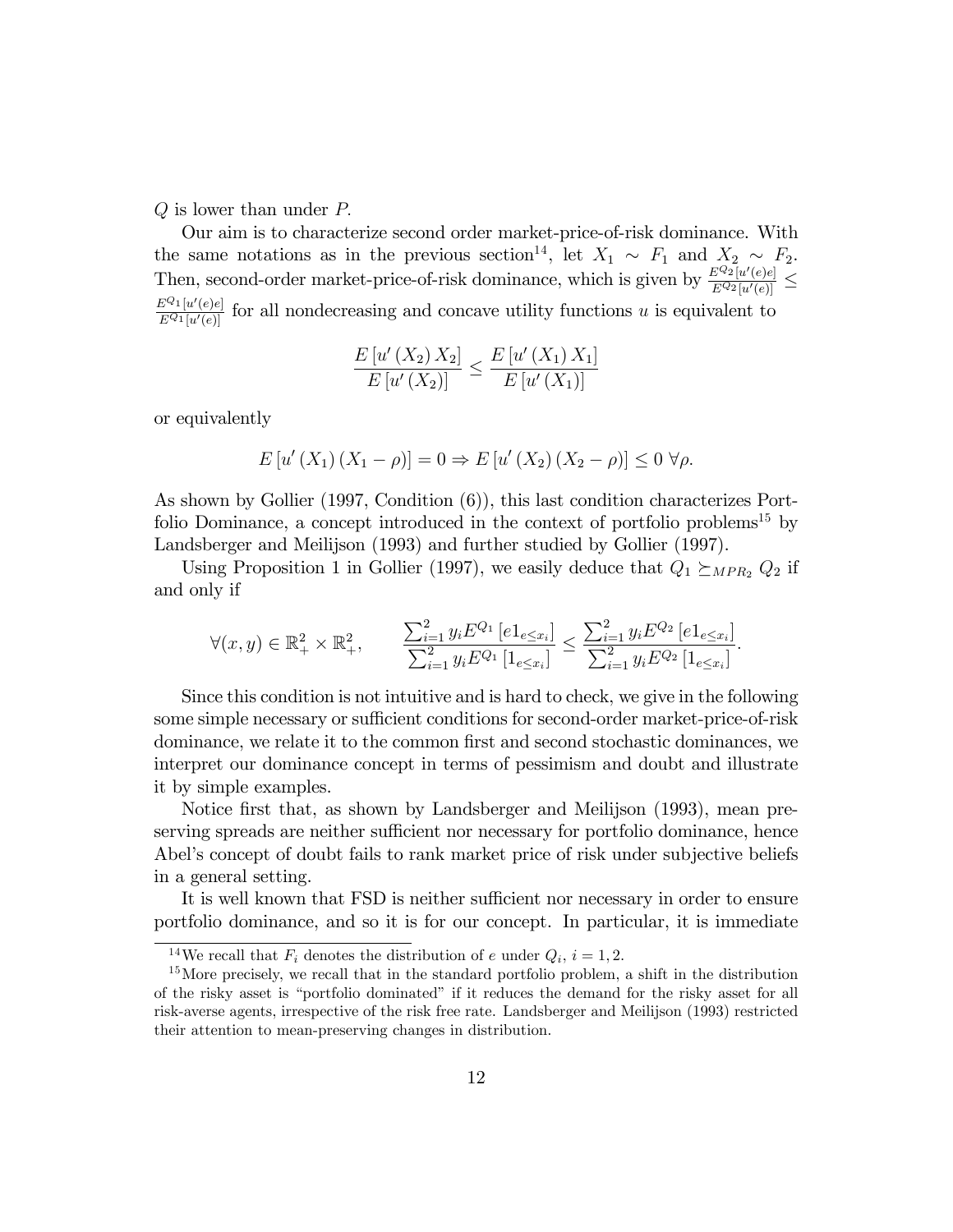to see that if there exists  $\lambda$  such that, for all  $x, E^{Q_1}[e1_{e \le x}] \le \lambda E^{Q_2}[e1_{e \le x}]$  and  $Q_1 \{e \leq x\} \geq \lambda Q_2 \{e \leq x\}$ , then  $Q_1 \succcurlyeq_{MPR_2} Q_2$ . Figures 3 and 4 provide an example in which the previous conditions are satisfied but not FSD. Moreover, taking  $\lambda = 1$ , these conditions correspond to FSD, i.e.  $Q_1$  puts more weight on  $\{e \leq x\}$  than  $Q_2$ , with the additional condition that on  $\{e \leq x\}$ ,  $Q_1$  puts more weight on the low values. This condition seems to be closely related to the comonotonicity condition that characterizes the first-order market-price-ofrisk dominance but it can be shown on simple examples that these two conditions are not equivalent. Figure 5 provides such an example.

The next Proposition shows that all distributions, which are mean-preserving  $MPR<sub>2</sub>$  ordered are also variance ordered.

**Proposition 4.1.** Let  $Q_1$  and  $Q_2$  denote two probability measures on  $(\Omega, F)$ . If  $Q_1 \succcurlyeq_{MPR_2} Q_2$ , if  $E^{Q_i}[e^2] < \infty$ ,  $i = 1, 2$  and if  $E^{Q_1}[e] = E^{Q_2}[e]$  then  $Var^{Q_1}[e] \ge$  $Var^{Q_2}[e]$ 

**Proof.** Let us first assume that e has a finite support and let  $\bar{e}$  be such that  $P\{e \geq \bar{e}\}=0.$  Taking  $u'(x)=(\bar{e}-x)1_{x \leq \bar{e}}$ , we have

$$
\frac{\bar{e}E^{Q_1}[e] - E^{Q_1}[e^2]}{\bar{e} - E^{Q_1}[e]} \le \frac{\bar{e}E^{Q_2}[e] - E^{Q_2}[e^2]}{\bar{e} - E^{Q_2}[e]}.
$$

Since we assumed  $E^{Q_1}[e] = E^{Q_2}[e]$ , we have  $E^{Q_1}[e^2] \geq E^{Q_2}[e^2]$  or equivalently  $Var^{Q_1}[e] \geq Var^{Q_2}[e]$ . If e does not have a finite support, we still take  $u'(x) = ($  $(\bar{e} - x)1_{x \leq \bar{e}}$  for some  $\bar{e}$ . Since  $E^{Q_1}[e^2 1_{e \leq \bar{e}}]$  (resp.  $E^{Q_2}[e^2 1_{e \leq \bar{e}}]$ ) converges to  $E^{Q_1} [e^2]$  (resp.  $E^{Q_2} [e^2]$ ) when  $\bar{e}$  goes to infinity, we have for  $\varepsilon > 0$  given and for  $\bar{e}$ sufficiently large

$$
E^{Q_i}[e^k] - \bar{e}^{k-2}\varepsilon \le E^{Q_i}[e^k 1_{e \le \bar{e}}] \le E^{Q_i}[e^k], \qquad k = 0, 1, 2, \quad i = 1, 2
$$

We have then

$$
\frac{\bar{e}\left(E^{Q_1}\left[e\right]-\frac{1}{\bar{e}}\varepsilon\right)-E^{Q_1}\left[e^2\right]}{\bar{e}-\left(E^{Q_1}\left[e\right]-\frac{1}{\bar{e}}\varepsilon\right)} \le \frac{\bar{e}E^{Q_2}\left[e\right]-\left(E^{Q_2}\left[e^2\right]-\varepsilon\right)}{\bar{e}\left(1-\frac{1}{\bar{e}^2}\varepsilon\right)-E^{Q_2}\left[e\right]}
$$

which leads to

$$
\left[\bar{e}E^{Q_1}\left[e-\frac{e^2}{\bar{e}}\right]-\varepsilon\right]\left[\bar{e}-E^{Q_1}\left[e\right]-\frac{\varepsilon}{\bar{e}}\right]\leq \left[\bar{e}E^{Q_1}\left[e-\frac{e^2}{\bar{e}}\right]+\varepsilon\right]\left[\bar{e}-E^{Q_1}\left[e\right]+\frac{\varepsilon}{\bar{e}}\right].
$$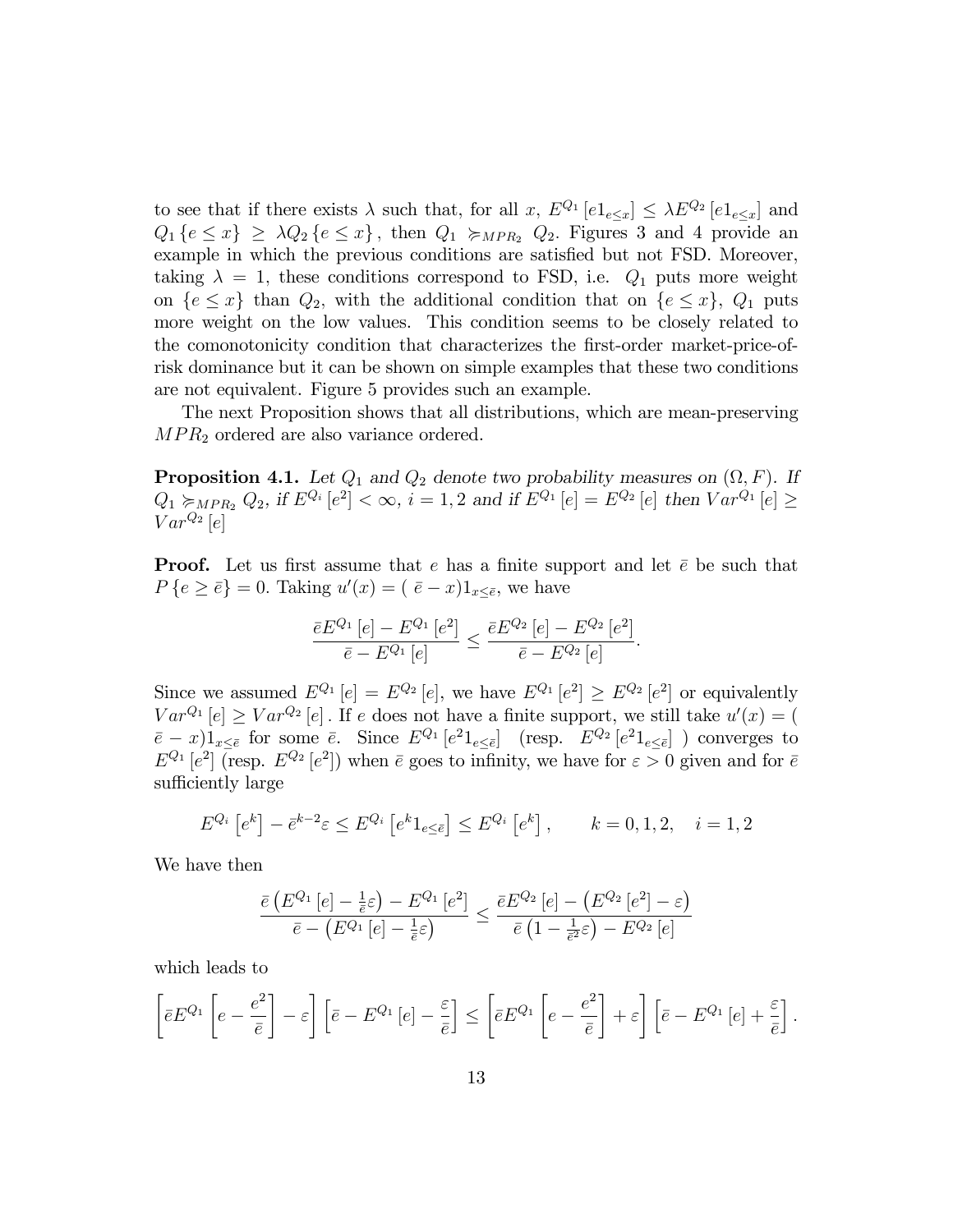Dividing by  $\bar{e}$  and taking the limit when  $\bar{e}$  goes to infinity and  $\varepsilon$  goes to zero we obtain  $E^{Q_1}[e^2] \geq E^{Q_2}[e^2]$  or equivalently  $Var^{Q_1}[e] \geq Var^{Q_2}[e]$ .

The next proposition provides conditions that ensure second-order marketprice-of-risk dominance. This result is somehow a converse of the result stated in the previous proposition. Indeed, if the probability measures  $Q_1$  and  $Q_2$  satisfy these conditions, then e has the same expectation under the two probabilities and has a higher variance under  $Q_1$ .

**Proposition 4.2.** If the density of e under  $Q_2$  is symmetric (with respect to  $E^{Q_2}[e]$  and if the density of  $Q_1$  with respect to  $Q_2$  is a function of e, symmetric with respect to  $E^{Q_2}[e]$ , nonincreasing before  $E^{Q_2}[e]$  and nondecreasing after  $E^{Q_2}[e]$  then  $Q_1 \succcurlyeq_{MPR_2} Q_2$ .

**Proof.** Suppose that the density of  $Q_1$  with respect to  $Q_2$  can be written in the form  $\frac{dQ_1}{dQ_2} = f\left(e - E^{Q_2}[e]\right)$  where f is an even function, increasing on  $\mathbb{R}_+$ . We have

$$
\frac{E^{Q_1}(eu'(e))}{E^{Q_1}(u'(e))} = \frac{E^{Q_2}[\alpha f(\alpha) (u'(m+\alpha) - u'(m-\alpha))1_{\alpha \geq 0}]}{E^{Q_2}[f(\alpha) (u'(m+\alpha) + u'(m-\alpha))1_{\alpha \geq 0}]}.
$$

where  $m = E^{Q_2} [e]$  and  $\alpha = e - m$ . We want to compare this quantity with

$$
\frac{E^{Q_2}(eu'(e))}{E^{Q_2}(u'(e))} = \frac{E^{Q_2} [\alpha (u'(m+\alpha) - u'(m-\alpha)) 1_{\alpha \geq 0}]}{E^{Q_2} [(u'(m+\alpha) + u'(m-\alpha)) 1_{\alpha \geq 0}]}.
$$

Letting  $g(\alpha) = \alpha (u'(m - \alpha) - u'(m + \alpha))$  and  $h(\alpha) \equiv (u'(m + \alpha) + u'(m - \alpha))$ , we are led to compare  $\frac{E^{Q_2}[f(\alpha)g(\alpha)1_{\alpha\geq0}]}{E^{Q_2}[f(\alpha)h(\alpha1_{\alpha\geq0}]}$  with  $\frac{E^{Q_2}[g(\alpha)1_{\alpha\geq0}]}{E^{Q_2}[h(\alpha)1_{\alpha\geq0}]}$ , or equivalently  $\frac{E^{Q_2}[f(\alpha)g(\alpha)1_{\alpha\geq0}]}{E^{Q_2}[g(\alpha)1_{\alpha\geq0}]}$ with  $\frac{E^{Q_2}[f(\alpha)h(\alpha)1_{\alpha\geq0}]}{E^{Q_2}[h(\alpha)1_{\alpha\geq0}]}$ . Let us now define the probability measure  $P^g$  by  $\frac{dP^g}{dQ_2}$  =  $g(\alpha)1_{\alpha\geq 0}$  $\frac{g(\alpha)1_{\alpha\geq 0}}{E^{Q_2}[g(\alpha)1_{\alpha\geq 0}]}$ . We are led to compare  $E^{P^g}[f(\alpha)]$  with  $E^{P^g}[f(\alpha)\frac{h}{g}$  $\frac{h}{g}\left(\alpha\right)\bigg[\frac{E^{Q_2}\big[g(\alpha)1_{\alpha\geq 0}\big]}{E^{Q_2}\big[h(\alpha)1_{\alpha\geq 0}\big]}$  $\frac{E^{-2} [9(\alpha) \mathbf{1}_{\alpha \geq 0}]}{E^{Q_2} [h(\alpha) \mathbf{1}_{\alpha \geq 0}]}$ The probability measure  $Q_1$  dominates  $Q_2$  in the sense of the market price of risk of the second-order if and only if,

$$
E^{P^g}[f(\alpha)] \ge E^{P^g}\left[f(\alpha)\frac{h}{g}(\alpha)\right] \frac{E^{Q_2}[g(\alpha)1_{\alpha\geq 0}]}{E^{Q_2}[h(\alpha)1_{\alpha\geq 0}]}.
$$

It is easy to check that the function  $\frac{h}{g}: x \mapsto \frac{(u'(m+x)+u'(m-x))}{x(u'(m-x)-u'(m+x))}$  is decreasing on  $\mathbb{R}_+$ . Since f is increasing, then for any probability measure  $Q$ , we have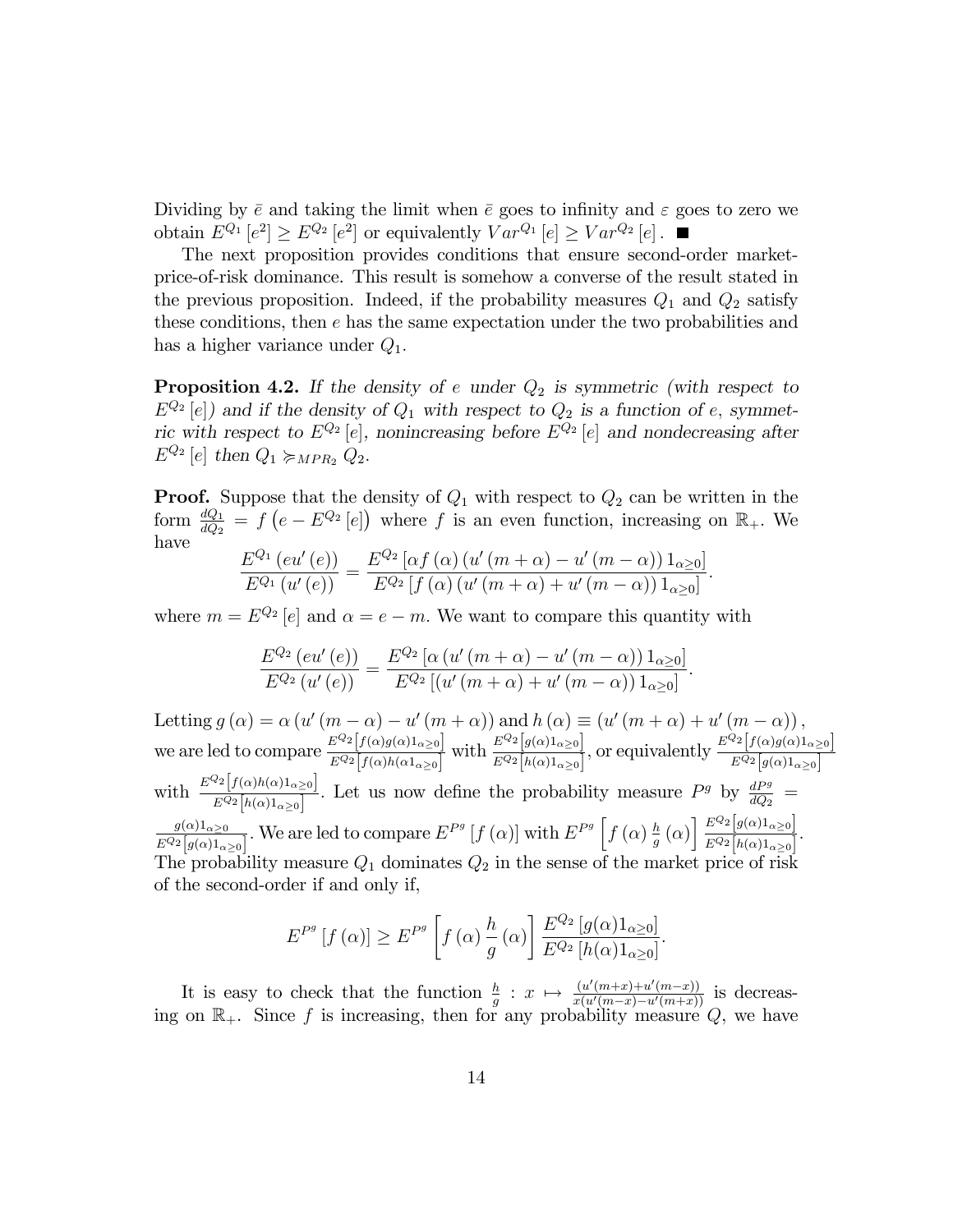$cov^Q\left(\frac{h}{a}\right)$  $\frac{h}{g}(\alpha)$ ,  $f(\alpha)\right) \leq 0$ , and in particular,  $cov^{Pg}\left(\frac{h}{g}\right)$  $\frac{h}{g}(\alpha)$ ,  $f(\alpha)\right) \leq 0$ . This implies that

$$
E^{P^g}\left[f\left(\alpha\right)\frac{h}{g}\left(\alpha\right)\right] \leq E^{P^g}\left[f\left(\alpha\right)\right]E^{P^g}\left[\frac{h}{g}\left(\alpha\right)\right]
$$

$$
\leq E^{P^g}\left[f\left(\alpha\right)\right]\frac{E^{Q_2}\left[h\left(\alpha\right)1_{\alpha\geq 0}\right]}{E^{Q_2}\left[g\left(\alpha\right)1_{\alpha\geq 0}\right]}
$$

and  $E^{P^g}[f(\alpha)] \geq E^{P^g}[f(\alpha)]\frac{h}{g}$  $\frac{h}{g}\left(\alpha\right)\bigg[\frac{E^{Q_2}\big[g(\alpha)1_{\alpha\geq0}\big]}{E^{Q_2}\big[h(\alpha)1_{\alpha>0}\big]}$  $\frac{E-\left[\mathfrak{g}(\alpha)\right]_{\alpha\geq0}}{E^{Q_2}[h(\alpha)1_{\alpha\geq0}]}$ . This concludes the proof of the Proposition.

The two previous propositions are consistent with an interpretation of an  $MPR<sub>2</sub>$  shift as some form of doubt. However, it is immediate (see e.g. Landsberger and Meilijson, 1993), that our dominance concept implies that for all  $x$ ,  $E^{Q_1}[e \mid e \leq x] \leq E^{Q_2}[e \mid e \leq x]$ , which intuitively can be interpreted as some form of pessimism.

As underlined by Landberger and Meilijson (1993), Equal-Mean Normal, Uniform and Shifted Exponential distributions are mean-preserving portfolio ordered (hence  $MPR_2$  ordered) by their variances. Moreover, we have the following result.

**Example 4.3.** Let us assume that  $X_1 \sim \mathcal{N}(\mu_1, \sigma_1)$  and  $X_2 \sim \mathcal{N}(\mu_2, \sigma_2)$ . We have  $Q_1 \succcurlyeq_{MPR_2} Q_2$  if and only if  $\mu_1 \leq \mu_2$  and  $\sigma_1 \geq \sigma_2$ .

**Proof.** 1. If  $\mu_1 = \mu_2$  and  $\sigma_1 \geq \sigma_2$  then the assumptions of Proposition 4.2 are satisfied and consequently  $Q_1 \succcurlyeq_{MPR_2} Q_2$ . If  $\mu_1 \leq \mu_2$  and  $\sigma_1 = \sigma_2$ , we have already seen that  $Q_1 \succcurlyeq_{MPR_1} Q_2$  and then  $Q_1 \succcurlyeq_{MPR_2} Q_2$ . If  $\mu_1 \leq \mu_2$  and  $\sigma_1 \geq \sigma_2$ , the result is obtained by transitivity. 2. Conversely, suppose that  $Q_1 \succcurlyeq_{MPR_2} Q_2$ . It suffices to consider the exponential utility function to obtain that  $\mu_1 - a\sigma_1^2 \leq \mu_2 - a\sigma_2^2$ , for all  $a \in (0, +\infty)$ , where a is the risk aversion parameter. The result easily follows.

Note that in the lognormal case, we also have that if  $Q_1 \succcurlyeq_{MPR_2} Q_2$ , then  $\mu_1 \leq \mu_2$  and  $\sigma_1 \geq \sigma_2$  (it suffices to consider power utility functions).

## References

 $[1]$  Abel, Andrew, 2002. An exploration of the effects of pessimism and doubt on asset returns. Journal of Economic Dynamics and Control, 26, 1075-1092.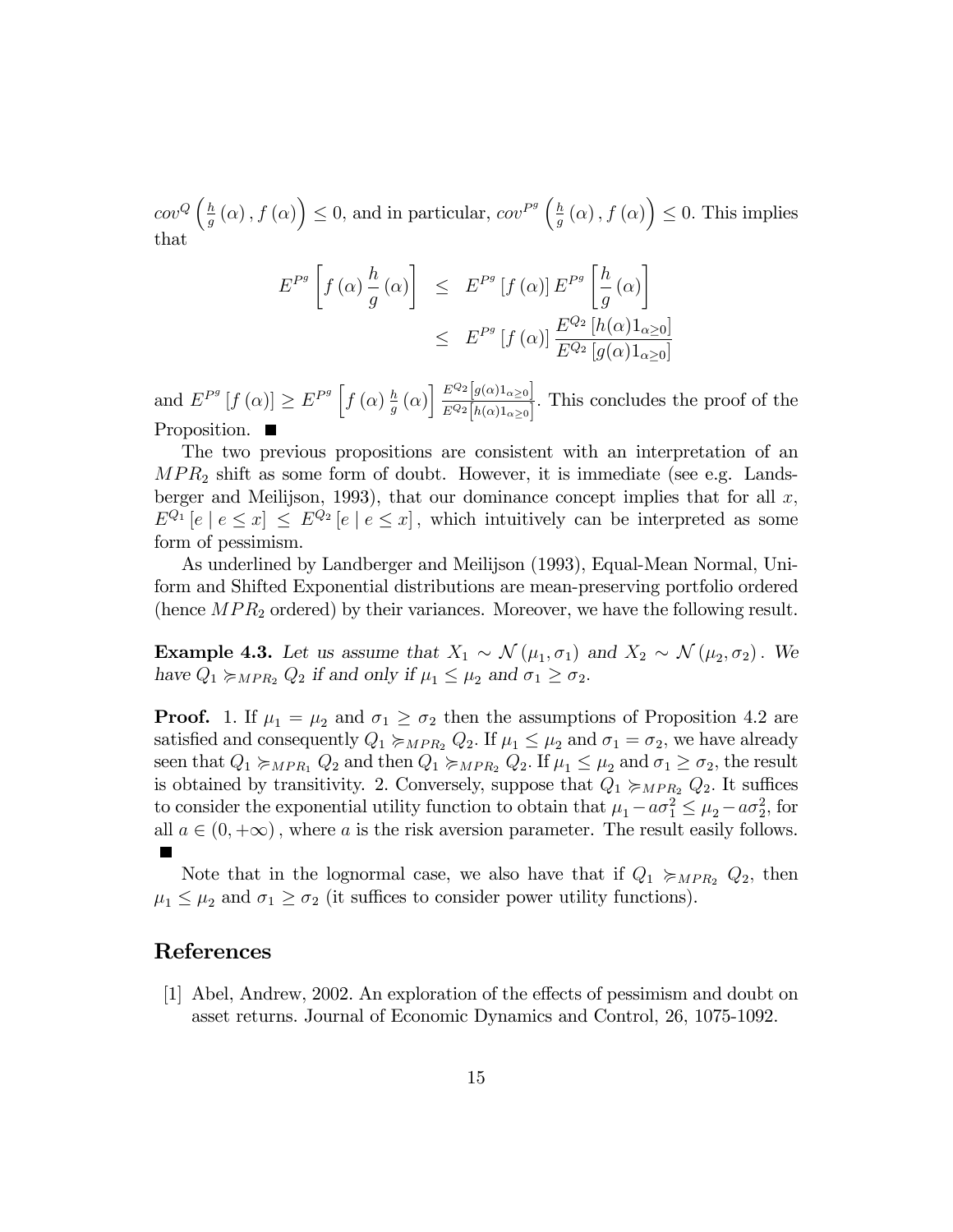- [2] Cecchetti, S., Lam, P. and N. Mark, 2000. Asset pricing with distorded beliefs: are equity returns too good to be true ? American Economic Review, 90, 787- 805.
- [3] Fishburn, P., and B. Porter, 1976. Optimal portfolios with one safe and one risky asset: Effects of changes in rate of return and risk. Management Science, 22, 1064-1073.
- [4] Giordani, P. and P. Söderlind, 2003. Is there evidence of pessimism and doubt in subjective distribution? A comment on Abel. CEPR Discussion Paper.
- [5] Gollier, C., 1995. The comparative statics of changes in risk revisited. Journal of Economic Theory, 66, 522-535.
- [6] Gollier, C., 1997. A note on portfolio dominance. Review of Economic Studies, 64, 147-150.
- [7] Gollier, C. and H. Schlesinger, 2002. Changes in risk and asset prices, Journal of Monetary Economics, 49, 747-760.
- [8] Hadar, J. and T. Seo, 1990. The effects of shift in a return distribution on optimal portfolios. International Economic Review, 31, 721-736.
- [9] Kocherlakota, N. R., 1996. The Equity Premium: Itís Still a Puzzle. Journal of Economic Literature, 34, 42-71.
- [10] Landsberger, M., and I. Meilijson, 1990. Demand for risky Önancial assets: A portfolio analysis. Journal of Economic Theory, 50, 204-213
- [11] Landsberger, M., and I. Meilijson, 1993. Mean-preserving portfolio dominance. Review of Economic Studies, 60, 479-485
- [12] Mehra, R., and E. Prescott, 1985. The Equity Premium: A Puzzle. Journal of Monetary Economics, 15, 145-162.
- [13] Meyer, J. and M. Ormiston, 1983. The comparative statics of cumulative distribution function changes for the class of risk averse agents. Journal of Economic Theory, 31, 151-169.
- [14] Ormiston, M.B. and E. Schlee, 1993. Comparative statics under uncertainty for a class of economic agents. Journal of Economic Theory, 61, 412-422.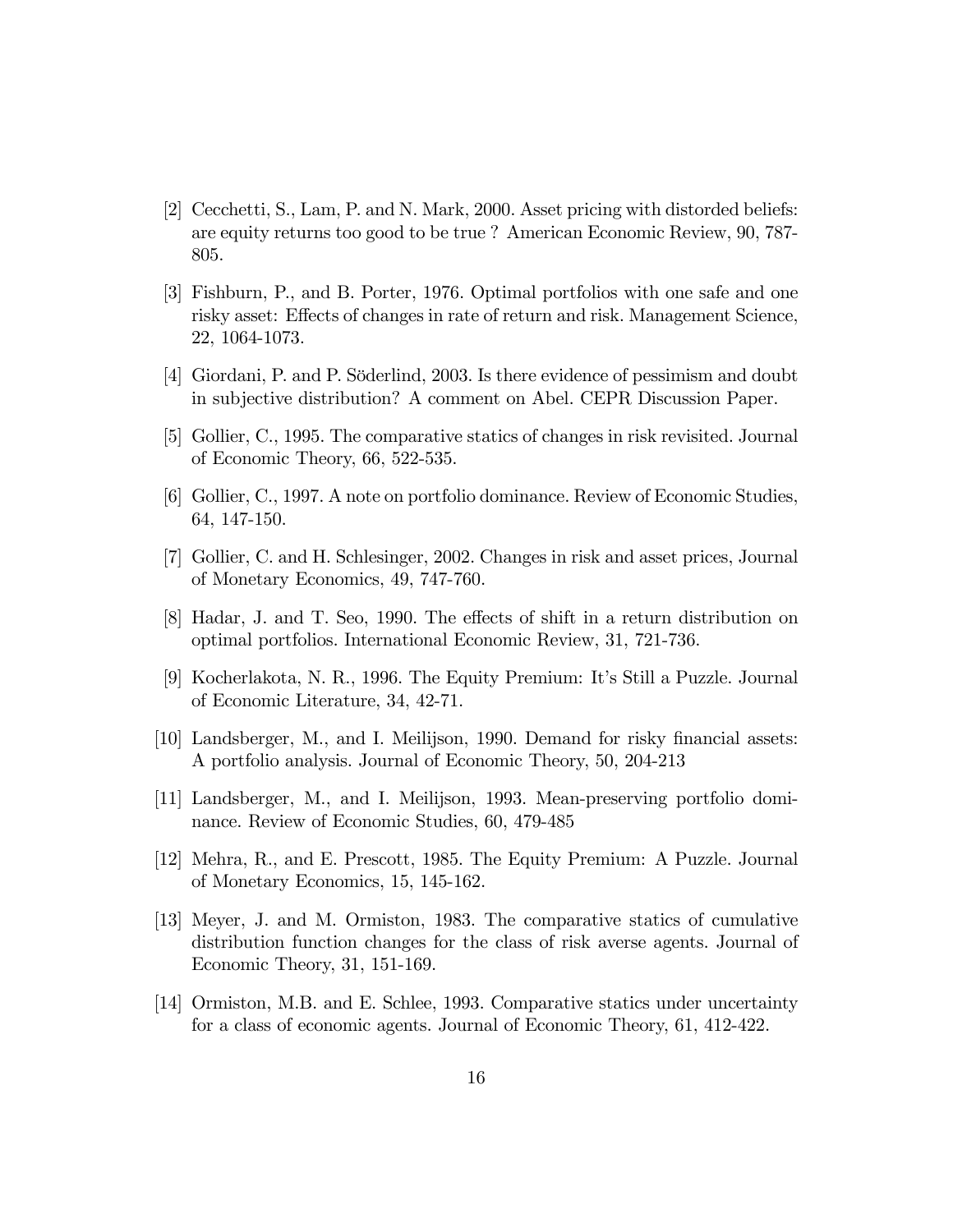- [15] Rothschild, M. and J.E. Stiglitz, 1970. Increasing risk : I. A definition. Journal of Economic Theory, 2, 225-243
- [16] Rothschild, M. and J.E. Stiglitz, 1970. Increasing risk : II. Its economic consequences. Journal of Economic Theory, 3, 66-84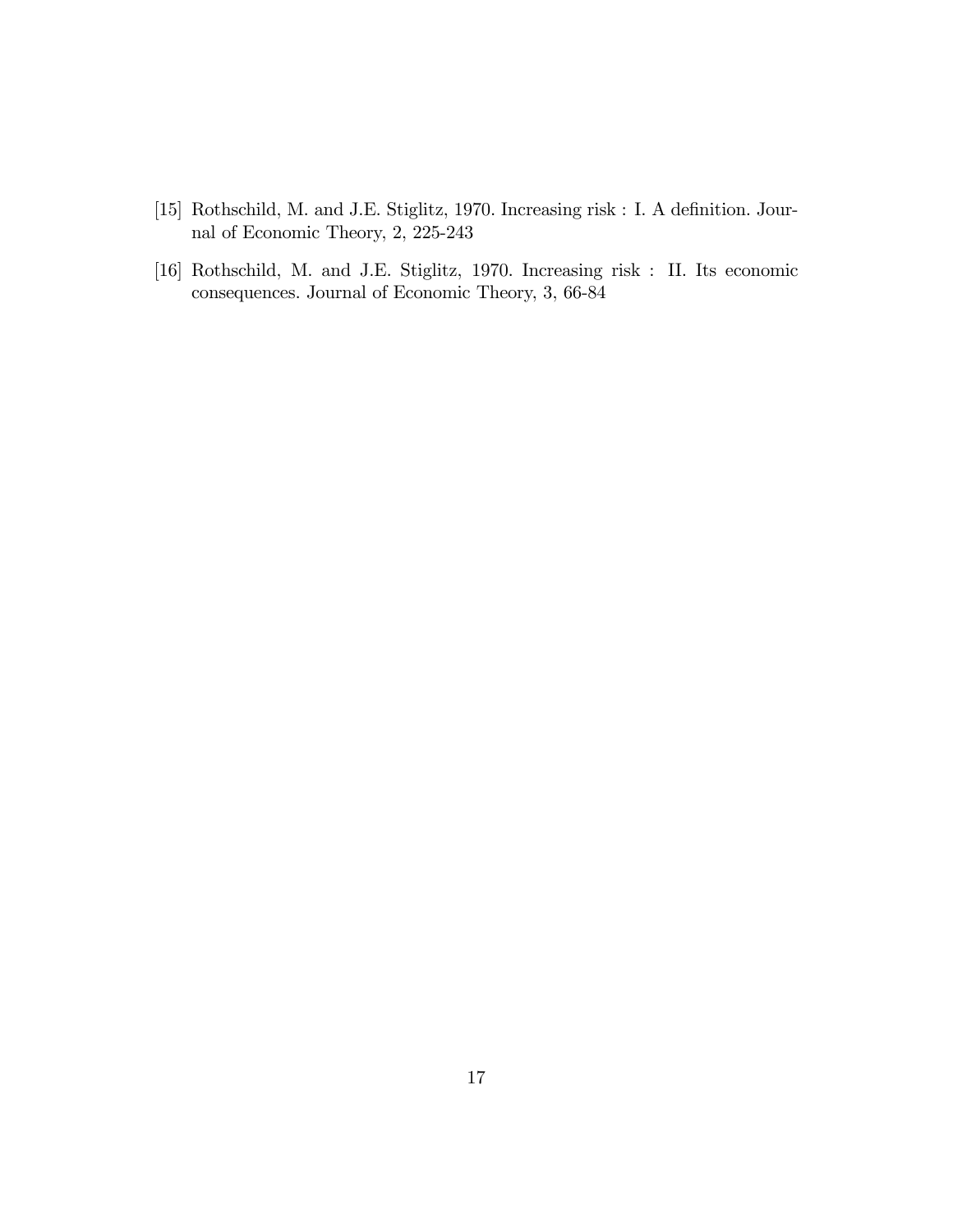# FIGURES Figure 1

This figure represents the distribution functions of  $Q$  (dashed line) and  $P$  (solid line).





This figure represents the density of  $P_u$  (solid line) as well as the density of  $Q$  with respect to  $P$ .

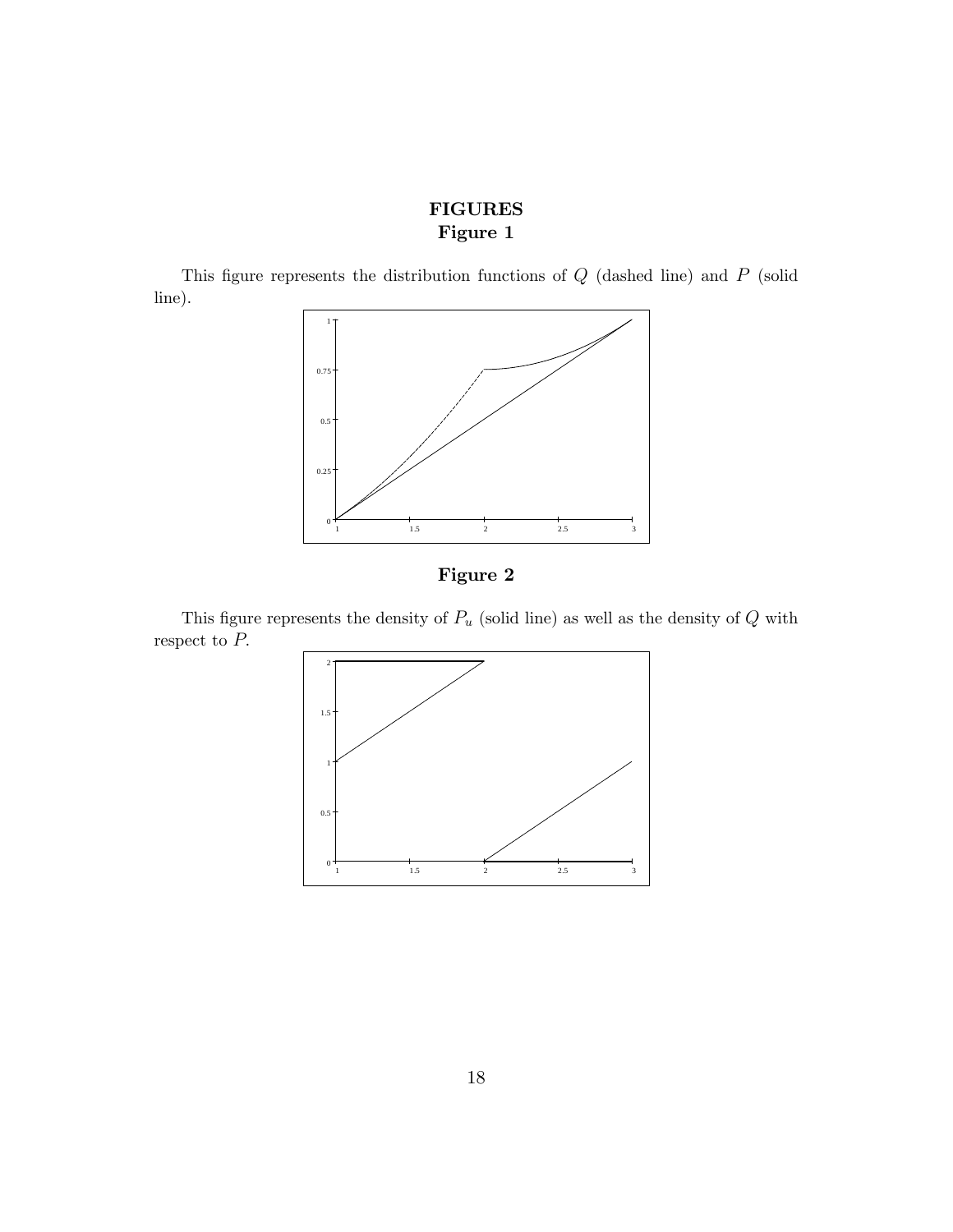#### Figure 3 & 4

These figures represent a situation where for some  $\lambda$ ,  $E^{Q_1} [e1_{e \le x}] \le \lambda E^{Q_2} [e1_{e \le x}]$ and  $Q_1 \{e \leq x\} \geq \lambda Q_2 \{e \leq x\}$  but without the first-order stochastic dominance. More precisely, we have  $e = (0, 1, 2), Q_1 = (\frac{1}{3}, \frac{1}{3})$  $\frac{1}{3}, \frac{1}{3}$  $\frac{1}{3}$ ) and  $Q_2 = (\frac{1}{8}, \frac{5}{8})$  $\frac{5}{8}, \frac{2}{8}$  $\frac{2}{8}$ ). In the first figure, the solid (resp. dashed) thin line represents the distribution function of  $Q_2$ (resp.  $Q_1$ ). The solid (resp. dashed) thick line represents the function  $E^{Q_1} [e1_{e \le x}]$ (resp.  $E^{Q_2}[e1_{e\leq x}]$ ). We clearly do not have first stochastic dominance. In the second figure, the dashed lines are the same as in the previous one and the solid lines correspond to  $\lambda Q_1$  [ $e \leq x$ ] and  $\lambda E^{Q_1}$  [ $e1_{e \leq x}$ ] with  $\lambda = \frac{16}{18}$ .